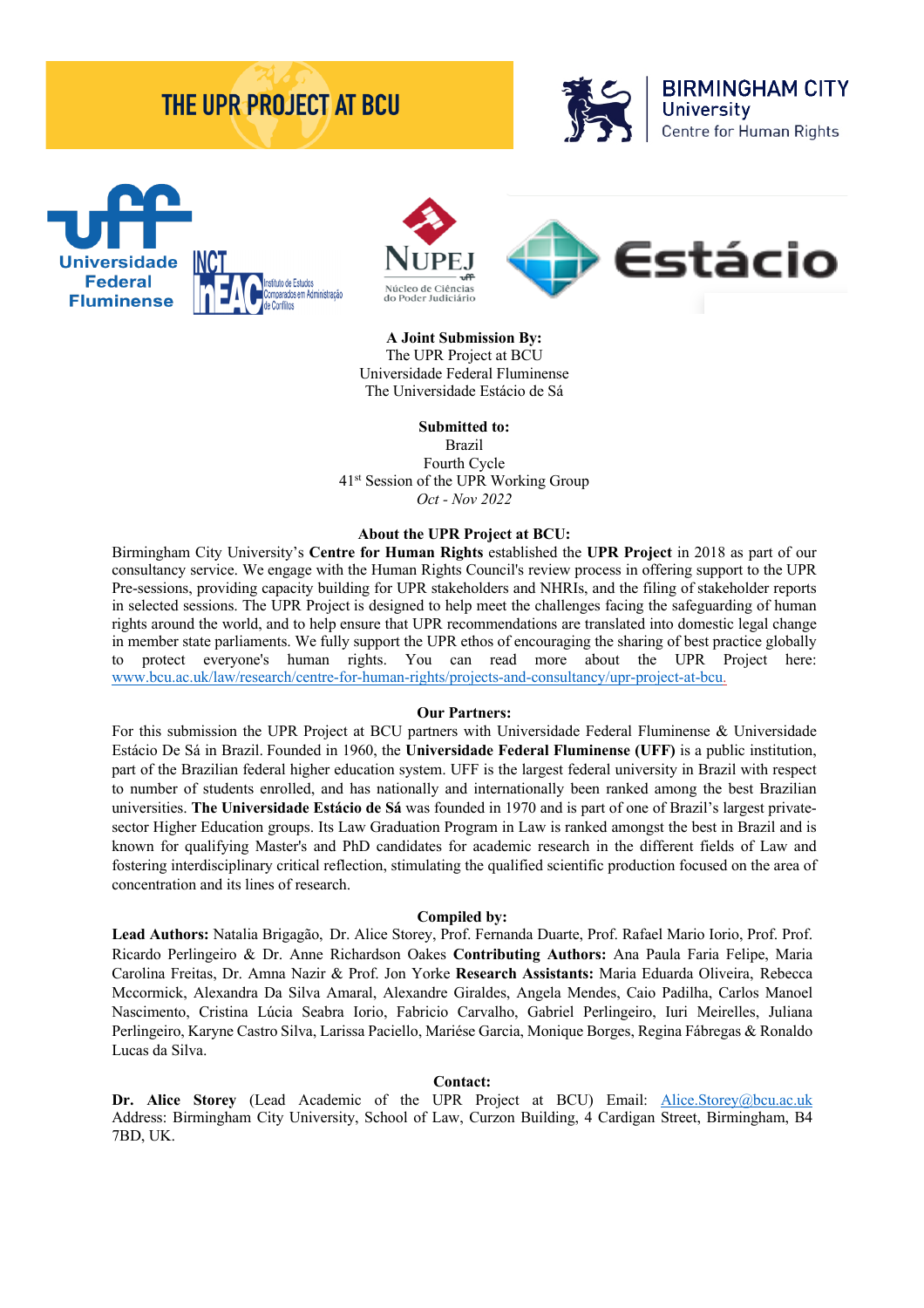# **INTRODUCTION**

- 1. Internationally, the incarceration of women increased by 50% between 2000 and 2017.<sup>1</sup> In Brazil, which has the fourth largest population of women deprived of their liberty, this increase was even sharper, reaching 60%.<sup>2</sup> The rise in overincarceration has had a profound impact on women's rights, particularly for women of colour who make up almost 70% of Brazil's female prison population. There are also concerning implications for the rights of the child, as seven in ten women deprived from liberty in Brazil in 2016 were mothers.<sup>3</sup>
- 2. This report evaluates the extent to which Brazil has implemented recommendations from cycle three which, directly or indirectly, concern the rights of pregnant women and mothers deprived of liberty. It discusses and proposes recommendations across four main topics:
	- (1) female overincarceration,
	- (2) implementation of detention alternatives,
	- (3) prison conditions and healthcare,
	- (4) violence, cruel, inhuman or degrading treatment, and accountability.
- 3. In this submission, we encourage Brazil to commit to improving its human rights protection and promotion by engaging meaningfully with the fourth cycle of the UPR in 2022. This includes giving full and practical consideration to all recommendations made by Member States, effectively implementing the recommendations Brazil accepts, and actively engaging with civil society throughout the process.

# **A. International Protections**

4. In December 2010, the United Nations Rules for the Treatment of Female Prisoners and Non-Custodial Measures for Women Offenders, known as the 'Bangkok Rules', were adopted by the UN General Assembly.<sup>4</sup> The Bangkok Rules provide global standards regarding women in prison and are intended to complement and supplement, as appropriate, the Standard Minimum Rules for the Treatment of Prisoners ('Mandela Rules') and the United Nations Standard Minimum Rules for Non-custodial Measures ('Tokyo Rules').

# **B. Implementation of Recommendations from Cycle Three in 2017**

# *Transparency Deficiencies in Incarceration Statistics*

5. In the last cycle, **Angola** (para 136.82) and **Turkey** (para 136.79) encouraged Brazil to address prison overcrowding.<sup>5</sup> Several other States recommended specific measures to that aim. **Spain**, for instance, suggested that Brazil take measures to reduce incarceration, including by encouraging the use of alternative sentencing (para.  $136.78$ ).<sup>6</sup> The use of detention alternatives was also recommended by the **United States of America** (para 136.107).7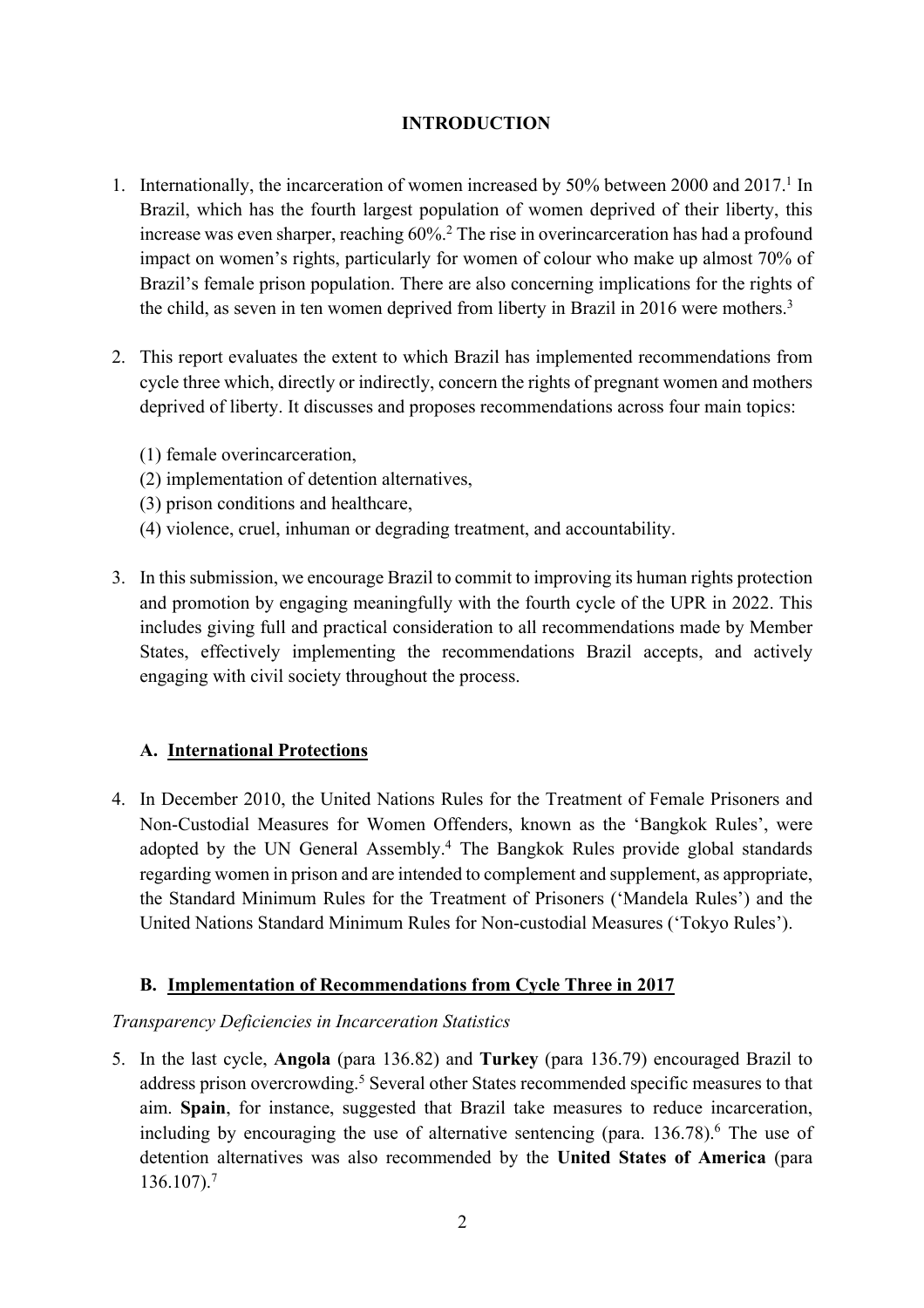- 6. Severe data inconsistencies make it impossible to assess the exact extent to which Brazil has reduced incarceration. While federal evidence gathered from state governments identified around 731,000 inmates in June 2019, the court system indicates that the prison population was almost 20% larger in February 2020.8 When questioned by journalists, officials in Rio de Janeiro admitted to having misreported numbers to the Ministry of Justice.<sup>9</sup>
- 7. Rather than an isolated incident, this misreporting exemplifies overarching deficiencies in the availability and reliability of official statistics. For example, Goias has recently refused a freedom of information request for statistics regarding the gender and pre-trial detention status of inmates based on public security.10 Considering the importance of reliable evidence to the formulation and improvement of public policy, the lack of accurate information indicates fundamental deficiencies in Brazil's cooperation with federal states to improve detention conditions as recommended by **Algeria** (para. 136.81).<sup>11</sup>
- 8. The federal administration has also neglected transparency. There was an unjustified twoyear gap in national prison statistics between 2017 and 2018.12 When the administration resumed its updates, it nevertheless failed to publish its general report<sup>13</sup> and specialist report on women in prison.<sup>14</sup> While we welcome the biannual updates of the new reporting system (SISDEPEN), its interactive webpages, which have replaced the written reports, contain a limited amount of information and are frequently offline.<sup>15</sup> The system ignores and perpetuates inequalities in statistical and digital literacy and access, rendering data even more inaccessible for civil society.16 Additionally, open data and some sections of SISDEPEN website have not been updated since 2019.<sup>17</sup>
- 9. The new system also provides inconsistent information. While the interactive webpage for the first part of 2021 indicates that there were  $673,614$  persons in prison facilities,<sup>18</sup> a statistical compilation hosted in the government's website, but unavailable on the SISDEPEN webpage, states that there were 815,165 persons in the prison system in the same period. 19

## *Female Overincarceration Trends*

10. According to federal data, the number of women in prison increased 660% between 2000 and 2019, when the female prison population surpassed  $37,000$ <sup>20</sup> This has been a direct result of legislative changes to drugs policy, which increased the likelihood that those carrying small amounts of an illegal substance will be classified as drug dealers rather than users for criminal law purposes, due to a lack of an objective criteria.<sup>21</sup> This has led to a rise in overincarceration, with 58% of drug trafficking cases in São Paulo concerning possession of small quantities of substances  $\left($  < 100g).<sup>22</sup>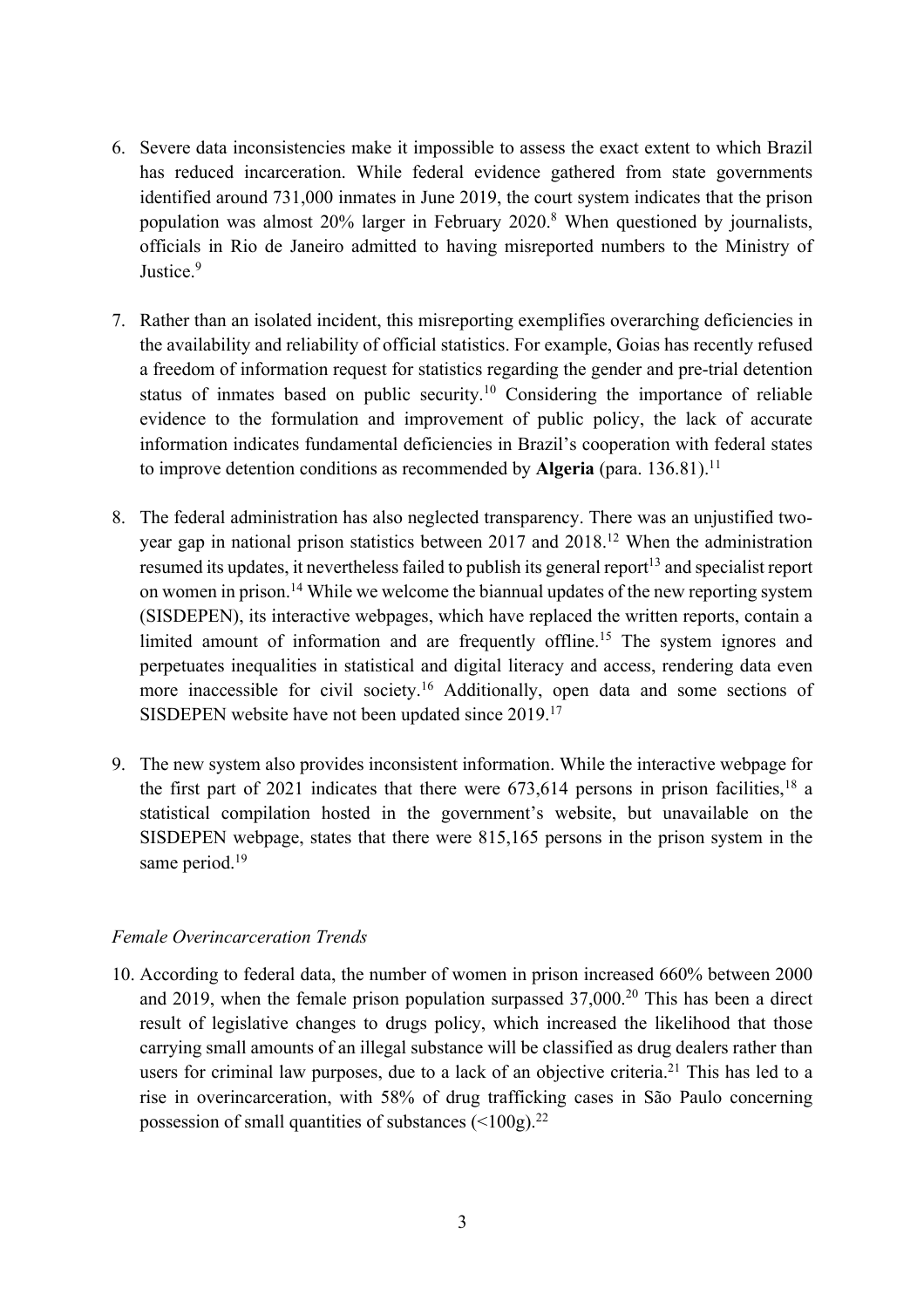- 11. Such changes to drugs policy disproportionally impact women in poverty, who are often compelled, either by violence or circumstance, to engage in such activities and act as 'drugs mules.<sup>'23</sup> Mothers are particularly affected, since handling the transportation or sale of small drugs quantities is often necessary to cope with the demands of unpaid care work. However, such women are more vulnerable to law enforcement involvement,<sup>24</sup> leading to a comparatively high increase in female imprisonment rate.<sup>25</sup> In 2021, 57.2% of women deprived of their liberty had been charged with a drugs-related crime. Furthermore, this number may be even higher, since only 46% of prisons provided comprehensive data on the offenses committed by people in prison. 26
- 12. Since the lack of objective criteria also allows for racial bias,  $27$  women of colour are the main victims of overincarceration, amounting to nearly 70% of the female population deprived of liberty.28 In São Paulo, for example, black people are nearly 50% more likely than white people to be charged with drug trafficking as opposed to the lesser offence of possession for personal use. They are also more likely to be prosecuted for carrying lower amounts of illegal substance.<sup>29</sup>
- 13. Brazil has neglected to make any substantial changes to its drugs policy in order to tackle the root causes of female overincarceration and its disproportionate impact on black women. Although the female prison population reduced in 2020, dropping to around 29,000, it increased again to over 30,000 in 2021 according to the SISDEPEN website.<sup>30</sup> While there is no updated information on how many mothers are deprived of their liberty, over 70% of women deprived of liberty were mothers in 2016.31 Up to June 2021 there were at least 189 pregnant women, 86 breastfeeding women, and 1,043 children in female prisons.32 These numbers, however, do not provide a complete picture due to missing data.
- 14. The SISDEPEN website indicates that 30,199 women were imprisoned in the first semester of 2021,<sup>33</sup> which is inconsistent with additional official information during the same period  $(45.218).<sup>34</sup>$  Although the first report does not include those in house arrest, excluding such population from the second, as well as inmates in other types of alternative detention, this still leaves a 25% discrepancy unaccounted for.<sup>35</sup>

## *Detention Alternatives for Pregnant Women and Mothers*

15. Brazil received recommendations to improve the judicial process in order to minimise the length of pre-trial detention and reduce the overall number of prisoners awaiting trial (**United States of America**, para 136.107; **Slovenia**, para 136.108). <sup>36</sup> It has made some effort to implement these recommendations by considering pre-trial detention alternatives for pregnant women and mothers. Brazil has also taken steps towards **Denmark's** (para  $136.94$ <sup>37</sup> recommendation to incorporate the Bangkok Rules into public policies by making legal adjustments to implement Rule 64, according to which "non-custodial sentences for pregnant women and women with dependent children shall be preferred where possible and appropriate."<sup>38</sup>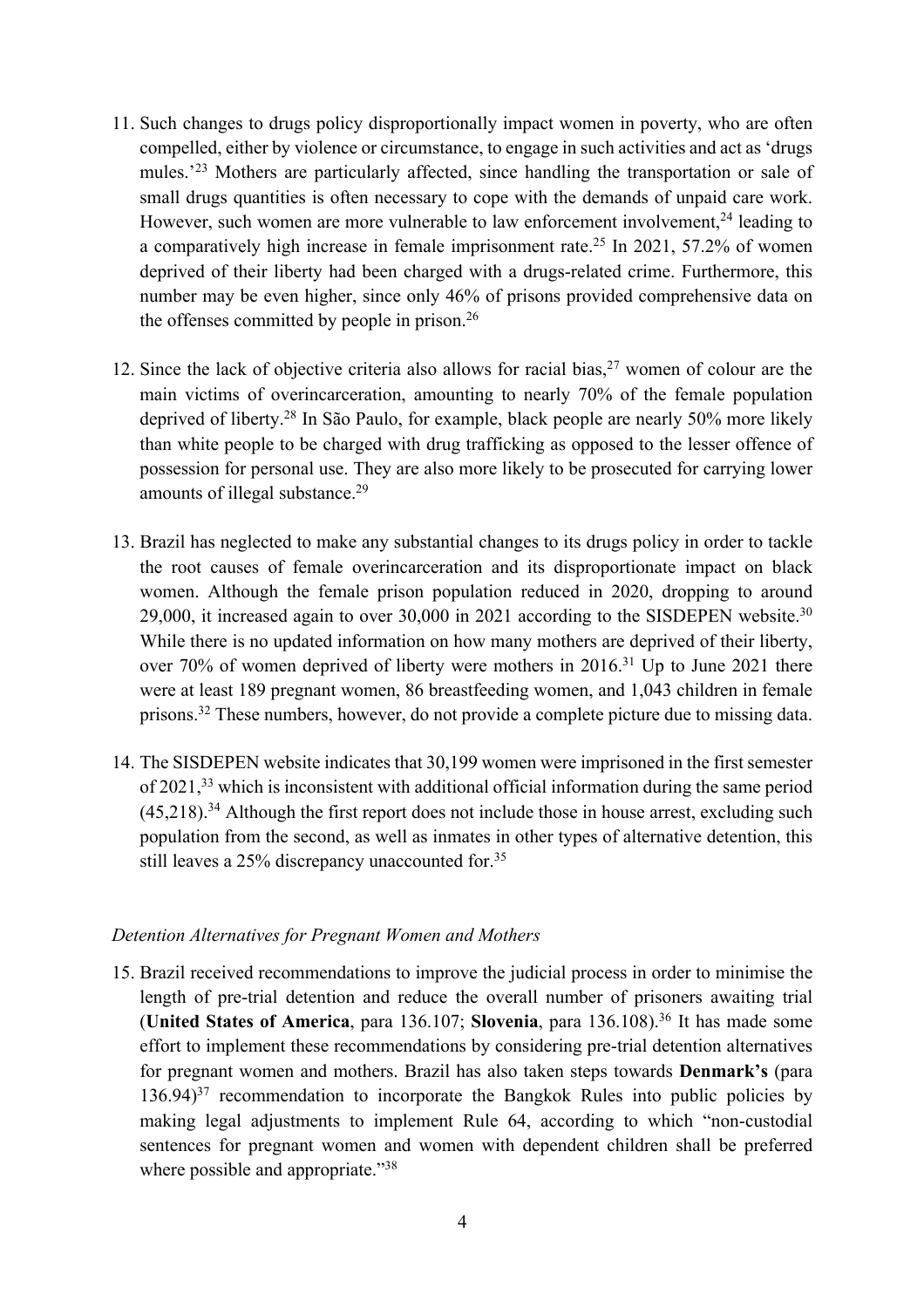- 16. Nevertheless, overall, implementation has been poor. Auditors found that Brazil has not taken steps to nationalise the "Mulheres Livres" Project, which aims to reduce incarceration of pregnant women and mothers through the identification of alternative detention beneficiaries, legal support, social assistance, and training. In 2020, it had only been implemented in one state, while negotiations were underway with two others.<sup>39</sup>
- 17. The implementation of detention alternatives has also encountered judicial resistance. While Law 13.257/2016<sup>40</sup> allowed courts to determine pre-trial house arrest for pregnant women, women with children under twelve, or children with disabilities, judges have been reluctant to exercise such power. Courts often impose undue conditions not established by statute – requiring, for example, that they demonstrate their indispensability for childcare.<sup>41</sup>
- 18. Given persistent pushback, in 2018, the Supreme Court<sup>42</sup> determined that courts must convert pre-trial detention into house arrest for all pregnant and postpartum women, as well as mothers of children or persons with disabilities, unless they committed a crime of violence, severe threat, or against their descendants. A discretionary ground also allowed judges to refuse requests in other 'highly exceptional' cases. While the ruling gave state courts 60 days to actively implement these parameters, research suggests that they have failed to do so. In São Paulo, the high court refused to monitor compliance. It merely communicated the ruling and initiated data collection.43
- 19. Law 13.769/201844 made changes to post-trial detention, establishing conditions under which mothers of children and persons with disabilities who did not commit a crime with violence, severe threat, or against their child and are first offenders may progress to a regime with partial deprivation of liberty after a detention period.45 The Law also reiterated the Supreme Court ruling by establishing that the pre-trial detention of pregnant women, mothers of children under twelve and of persons with disabilities *will be* converted into house arrest.<sup>46</sup> The legislature refrained from including an unspecified ground for exceptions which would allow for increased judicial discretion. Nevertheless, the prevailing understanding is that courts may still refuse to enforce such right in 'highly exceptional cases' even though this restriction to women's rights is not provided by statute.<sup>47</sup>
- 20. Wide judicial discretion has made the enforcement of a woman's right to house arrest the exception rather than the rule in several states. Up to January 2019, São Paulo Courts had denied 60% of requests.48 This percentage remained unaltered according to a 2020 journalistic investigation, which demonstrated that other states had similarly high denial rates.49 NGO data estimates that up to December 2019, 43.8% of women entitled to house arrest remained in prison. In two states, no women had afforded the right to house arrest at all.50
- 21. The full extent of the implementation of house arrest is unknown due to data deficiencies. While the 2020 investigation found that 3,527 women had been granted house arrest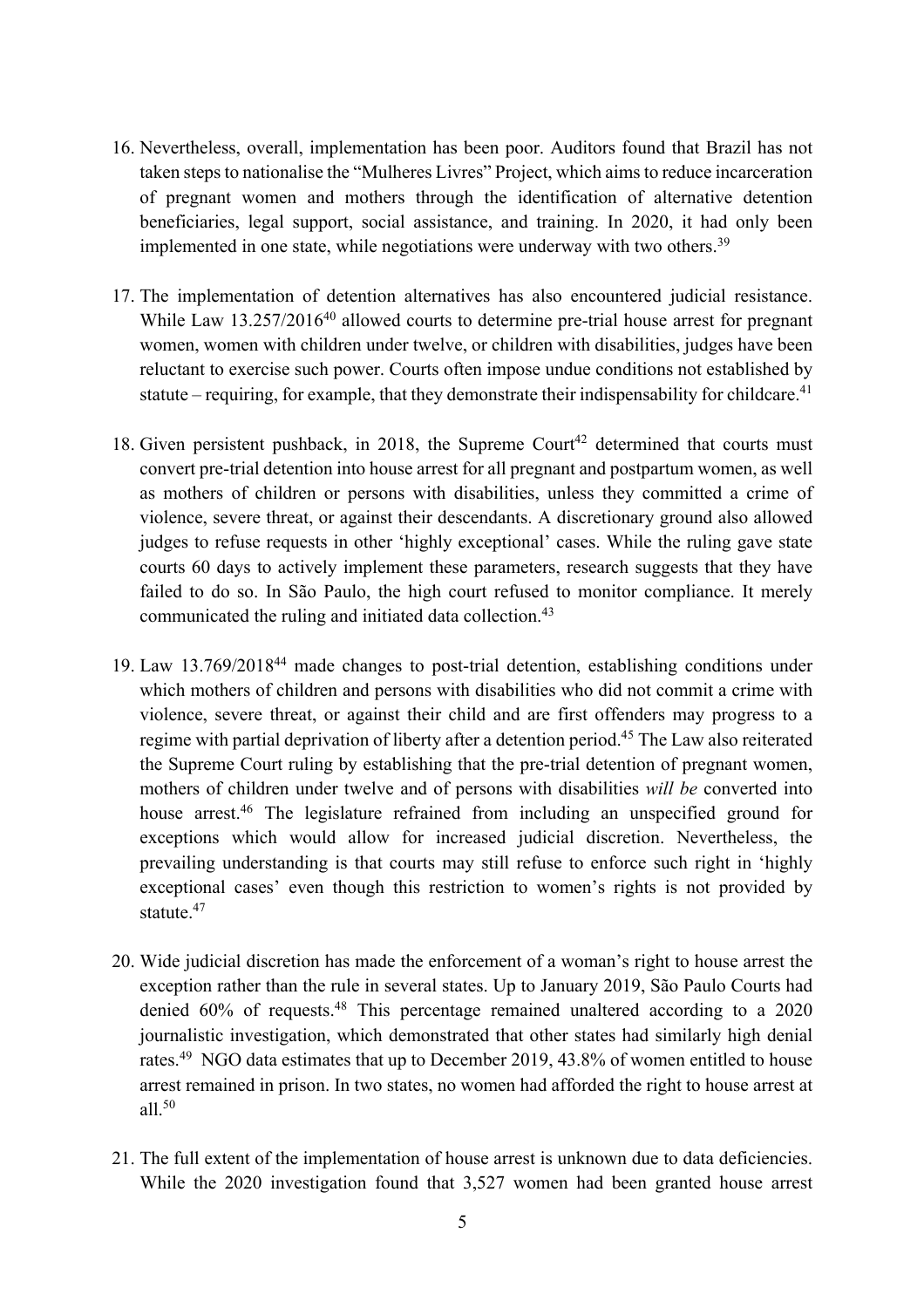nationally, some states informed solely the number of successful requests while omitting denials, and several rejected freedom of information requests, denying that they have access to these statistics. $51$ 

- 22. Research indicates that 17.6% of female prisons have no knowledge of whether inmates are mothers.52 Such lack of information indicates a failure by law enforcement and judges to observe their statutory duty to gather information about the existence and age of children, whether they have disability, and their alternative caretaker at the time of arrest and interrogation.<sup>53</sup>
- 23. The legal changes to the right to pre-trial house arrest has had limited impact. Between 2016 and 2019, the rate of female pre-trial detention decrease was nearly equal to that of overall female detention decrease.<sup>54</sup> Statistics of female pre-trial arrest remained consistent between 2016<sup>55</sup> and 2021.<sup>56</sup>
- 24. In 2020, the National Council of Justice<sup>57</sup> issued recommendations for courts to improve the enforcement of the right to house arrest and extend detention alternatives to other beneficiaries due to COVID-19. Nevertheless, research suggests that problems relating to access to justice have been exacerbated during the pandemic. Outcomes of appeals made by pregnant women and mothers to the second highest national court ('STJ') show that the denial rate increased from 43% before March 2020 to 55% thereafter.<sup>58</sup> Since official statistics reflect an increase in the prison population between 2020 and 2021,<sup>59</sup> the Court's shift could indicate a larger trend: that Brazil could be moving away from, instead of towards, detention alternatives.

# *Discrimination in Access to Detention Alternatives*

- 25. Courts often refuse to enforce women's rights to detention alternatives on the basis of unlawful exceptions. Research investigating the grounds for unsuccessful house arrest requests found in São Paulo that 35% of decisions argued that mothers had failed to prove their indispensability, establishing an unlawful condition which has been precluded by higher courts, while 22% justified the denial on the basis of vague objectives to 'protect the public order' or 'enforce criminal law.'<sup>60</sup>
- 26. Judicial decisions are often discriminatory and enforce harmful gender stereotypes, suggesting that Brazil has neglected to fully implement the **Islamic Republic of Iran's**  (para 136.86)61 and **Thailand's** (para 136.189)62 recommendations to strengthen measures to eliminate discrimination against women and girls and its capacity-building programmes for judges and legal personnel on women's rights. House arrest requests are often denied because women have deviated from societal expectations of motherhood by, e.g., leaving their children under someone else's care<sup>63</sup> or leaving during a particular time of the day<sup>64</sup>.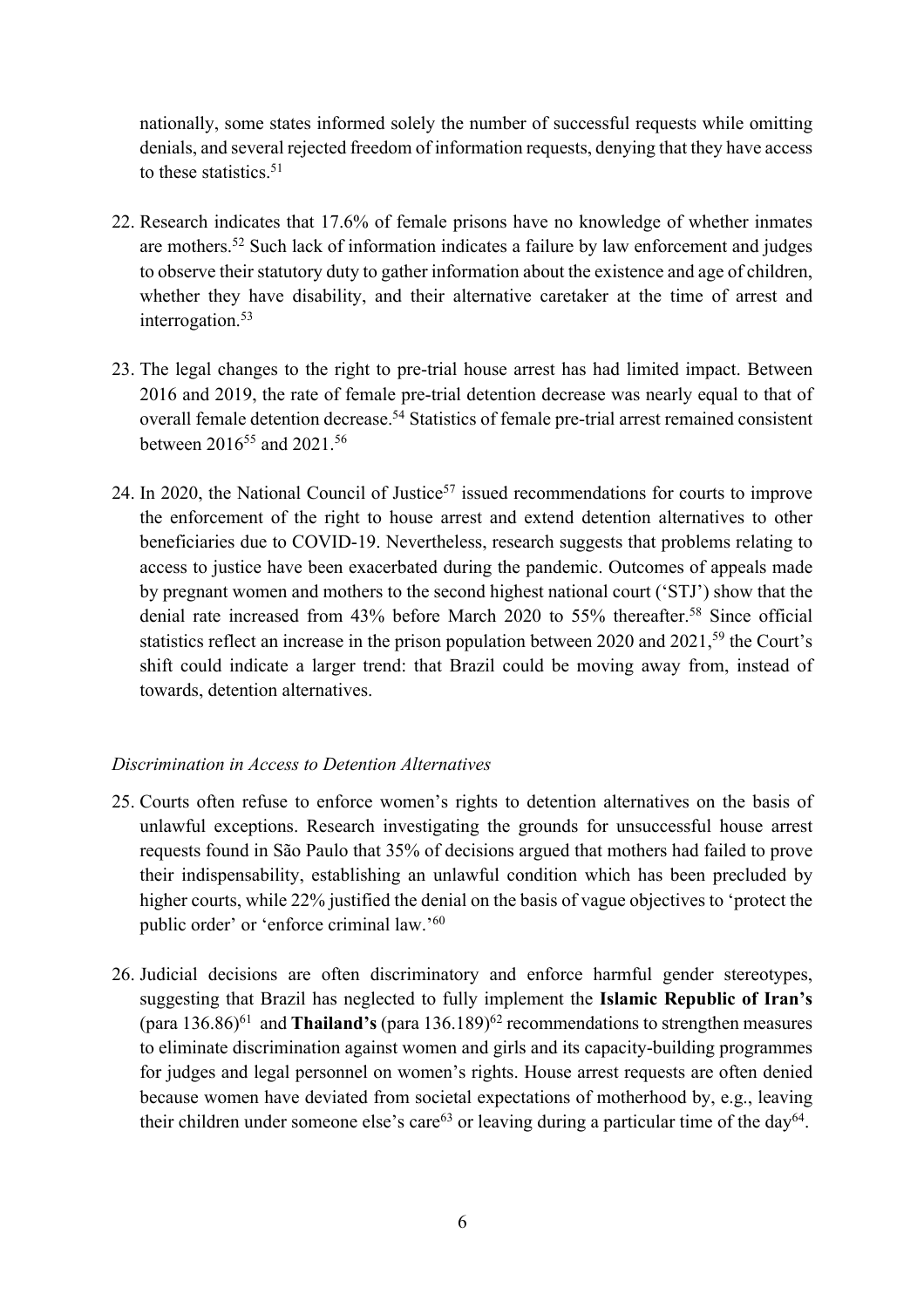- 27. Discriminatory refusals suggest that Brazil has not complied with **Denmark's**  $(para.136.94)^{65}$  recommendation to incorporate the Bangkok Rules into public policies. Several courts have failed to observe Bangkok Rule 61, by considering women's caretaking responsibilities and backgrounds as a detrimental rather than a mitigating factor while disregarding their lack of criminal history and the relative non-severity and nature of the criminal conduct.<sup>66</sup> Rulings often deem mothers unfit for having committed an offense,  $67$ even for minor infractions such as shoplifting due to hunger.<sup>68</sup> Others have directly discriminated against poor women by, e.g., denying house arrest based on their reliance on state benefits <sup>69</sup>
- 28. Many refusals have been justified by the existence of other female family members, forcing caring responsibilities upon other women based on their gender and often without prior consent.70 In addition to violating women's freedom of choice, such decisions fail to appropriately ensure that appropriate provision has been made for the care of children in accordance with Bangkok Rule 64.71
- 29. This has also led to discrimination against women from the LGBTQ+ community. A recent ruling denied a request for house arrest on the basis of the petitioner's same-sex marriage and the existence of a second mother – disregarding the petitioner's rights and the fact that the spouse was unable to care for all children.<sup>72</sup> This suggests that Brazil has failed to take sufficient steps to comply with **Ireland**'**s** (para 136.90)73 recommendation to give particular attention to LGBTQ+ prisoners and **Mexico**'s (para 136.196)<sup>74</sup> recommendation to ensure the effective implementation of measures to prevent, punish and eradicate all forms of violence and discrimination against women and the LGBTQ+ community .
- 30. Women who are denied their right are forced to appeal, which is time-consuming and costly. It is also unclear whether higher courts are sufficiently receptive to requests. STJ has denied appeals with reference to conditions not prescribed by law, such as not having previously enjoyed the right to house arrest.<sup>75</sup>
- 31. These constraints on access to justice further entrench intersectional inequalities on the basis of socioeconomic status and race. A 2019 study of rulings in indicated that 74% of women who appeal to higher federal courts had a private lawyer, while only 26% relied on public defenders.76 These inequalities in access to justice disproportionately impact black women. In São Paulo, 57% of mothers in prison assisted by public defenders are women of colour.77 In this regard, Brazil has failed to strengthen measures to prevent and punish discrimination against people of African descent and women and girls as recommended by **Rwanda** (para. 136.36).78

## *Prison Conditions and Healthcare for Women*

32. In 2017, **Ireland** (para 136.90)79 recommended that Brazil ensure conditions at detention centres comply with international and Brazilian law with particular attention to pregnant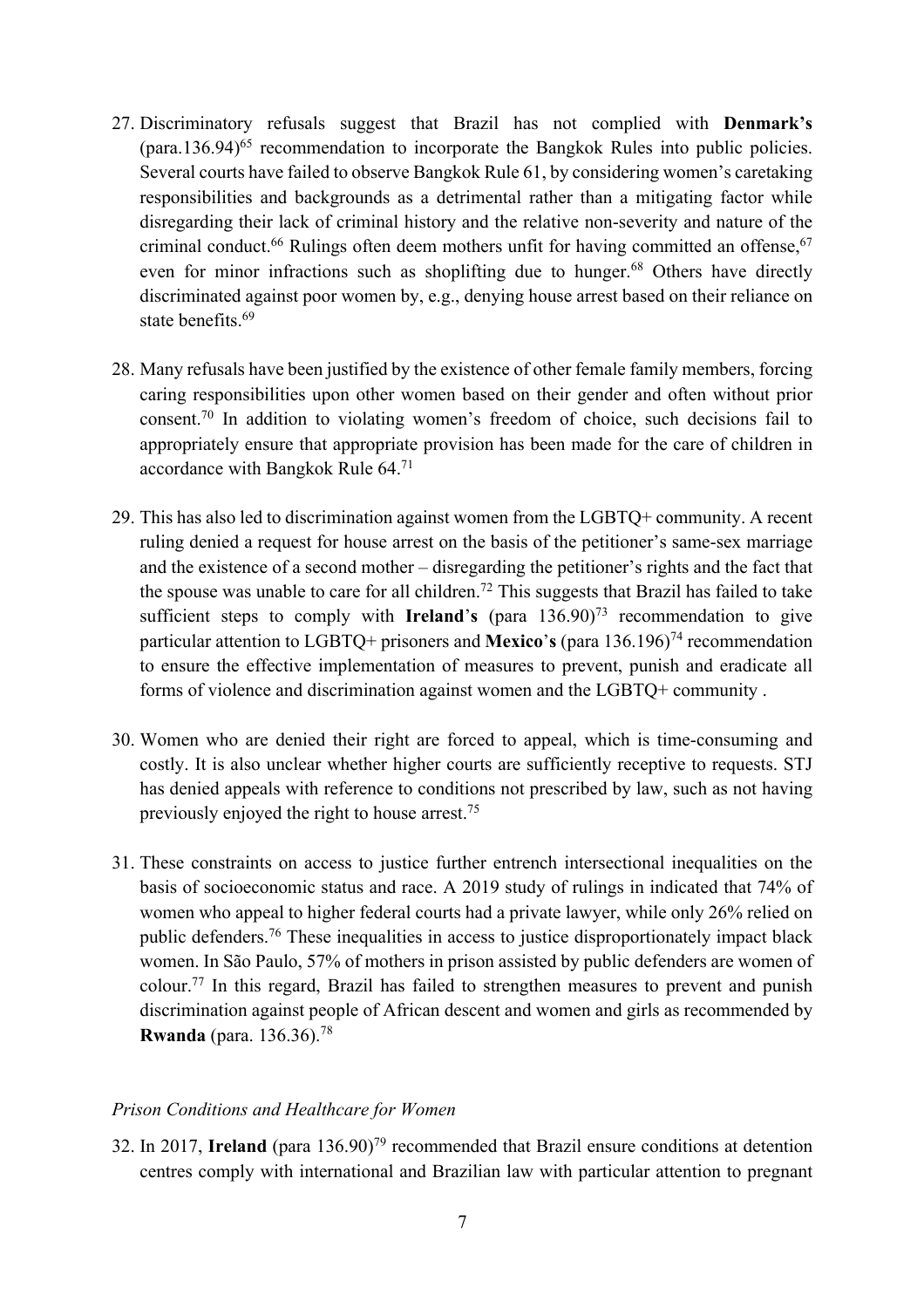women and children. Brazil also received recommendations to improve prison conditions from **Angola** (para 136.82)80, **Algeria** (para 136.81), **Namibia** (para 136.75), **Japan** (para 136.92), **Australia** (para 136.95), **Cabo Verde** (para 136.84). <sup>81</sup> The **Republic of Korea** (para  $136.76$ ), $82$  specifically recommended the improvement of access to water, food, and medical care whilst in detention. Similarly, **South Africa** prompted Brazil to address overcrowding, sanitation, violence, and medical and psychological care in prisons (para 136.77).83

- 33. Whilst these recommendations were supported, Brazil has not taken sufficient steps to fulfil these commitments. Many prisons lack access to water and proper ventilation<sup>84</sup> and neglect nutrition. Rio de Janeiro inspectors reported that caterers in the state's only prison for pregnant women had never considered catering for their specific nutrition needs.<sup>85</sup>
- 34. Brazil has also neglected the implementation of the National Policy for Women Deprived of Liberty and Former Inmates.<sup>86</sup> The programme's inter-ministerial committee has failed to meet as often as required; present a working plan with specific goals, timelines, and monitoring indicators; and implement required mechanisms of planning and evaluation.87Auditors also found that the Secretariat for Women's Policies, which cocoordinates the committee, did not allocate any funds to such policies between 2016 and 2018.88
- 35. The lack of investment in policies for women deprived of liberty has also led Brazil to neglect recommendations made in the last UPR cycle. **Sweden** (para 136.93)<sup>89</sup>, for example, encouraged Brazil to take the necessary measures to increase the number of gynaecologists in the prison system, which the government accepted. However, from 2016 to 2021, the number of prisons with gynaecologists only increased from six to seven – an unacceptable number in the fifth largest country in the world. $90$
- 36. Inspectors and researchers have reported that female prisons have extremely poor STI and prenatal healthcare.91 Syphilis and HIV transmission rates are almost seven times higher among women deprived of liberty, while the mother-to-child transmission rate is 66.7% in prisons, nearly twice the general 36.6% rate.<sup>92</sup> There are reports that mother-to-child transmission is aggravated by prison healthcare neglecting to perform essential tests.<sup>93</sup>
- 37. Brazil has systematically neglected the healthcare of pregnant women and mothers in prison.  $68\%$  of them considered their care inadequate in  $2016$ ,  $94$  an issue which continues to be reflected in recent reports. In 2019, researchers found that many lacked basic knowledge about childbirth.<sup>95</sup> Women in Rio have reported unavailability of ambulances<sup>96</sup> and the severing of outside communications during evenings and weekends, which eliminates all means of contact during health emergencies and has forced a woman into unassisted childbirth in unsafe conditions in her cell.<sup>97</sup> Another mother reported being harassed to reduce the frequency of use of asthma medication to reduce costs.<sup>98</sup>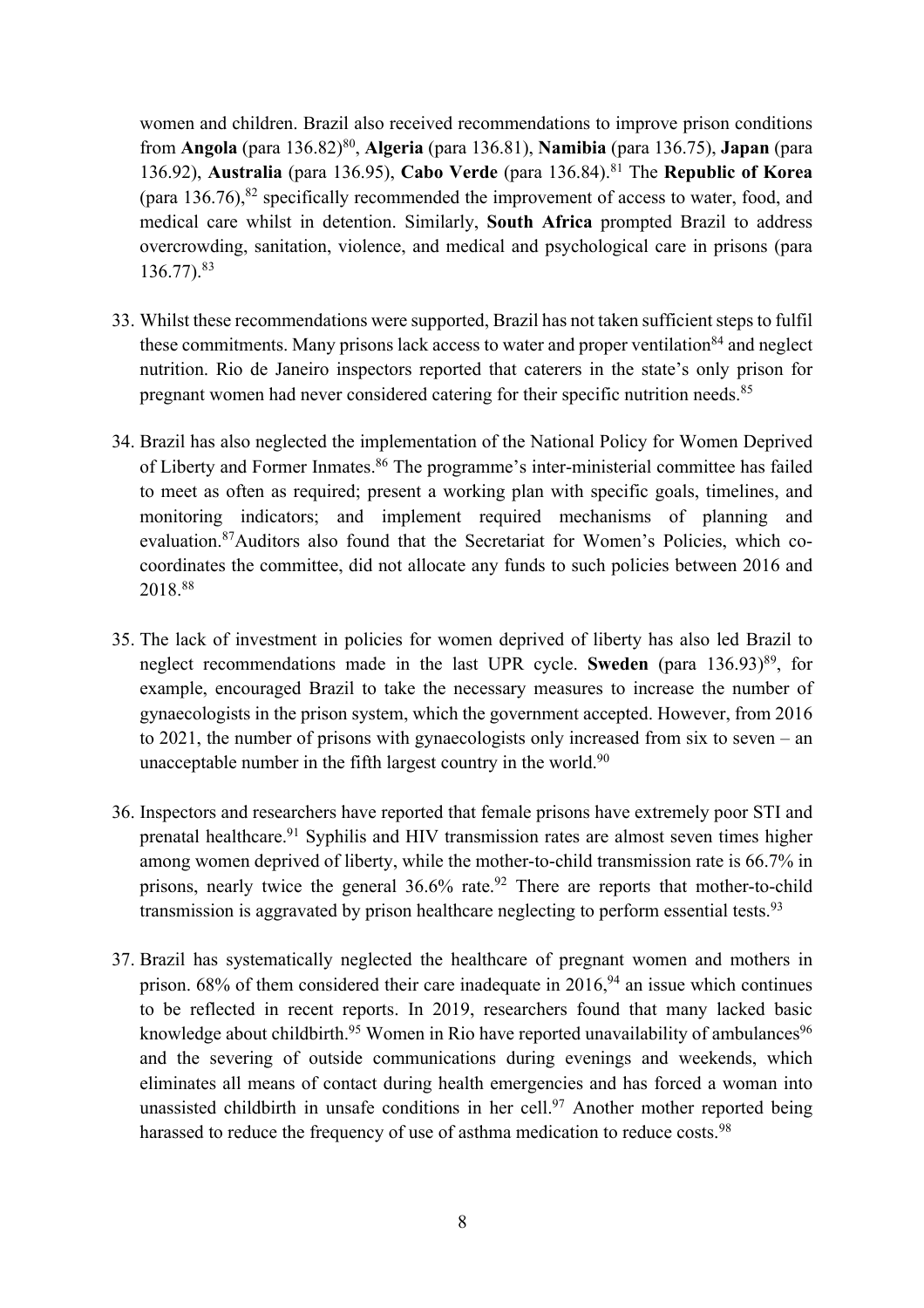38. By neglecting women deprived of liberty, Brazil has neglected recommendations by **Switzerland** (para.  $136.158$ <sup>99</sup> and **Uruguay** (para.  $136.159$ <sup>100</sup> to ensure access to reproductive healthcare, including high-quality prenatal care without discrimination, as well as **Iceland's** recommendation to promote effective assistance measures during pregnancy and birth (para.  $136.162$ ).<sup>101</sup> No substantive steps have been taken to ensure continued effectiveness of strategies to combat HIV-AIDS among such specifically affected group in line with **Bahamas'** recommendation (para. 136.157).102

## *Impact of COVID-19 on Pregnant Women and Mothers in Prison*

- 39. The pandemic has had a disproportionate impact on persons deprived of liberty. While official statistics indicate that infection rates in prison were only 3.3% higher than that of the general population, they also suggest that cases were severely underreported. In 2020, infection rates of prison employees were 147.8% higher than the general population. <sup>103</sup> The number of deaths in prison due to unknown causes rose by 227.7%, while those due to natural causes increased from 88.3 to 99.7 for each 100,000 habitants.<sup>104</sup>
- 40. Civil society has expressed concerns that COVID-19 deaths in prisons may have been intentionally concealed. The State of Rio de Janeiro ceased autopsies of prisoners who died due to natural causes, while a São Paulo prison reportedly registered at least two deaths under such general category despite strong suspicions of COVID-19 infection.<sup>105</sup> Organisations have also condemned a national decree<sup>106</sup> which authorised the burial and cremation of people without formal registration of the death, in cases where family members or people known to the deceased are absent. Given the existing constraints on communications with prisoners' next-of-kin, concerns have been raised that this has led to COVID-19 victims in the prison system turning into "disappeared persons."107
- 41. Transparency deficiencies strengthen underreporting suspicions. According to a 2020 report,  $32\%$  of states lacked publicly available information about COVID-19 in prisons.<sup>108</sup> Available data was severely inconsistent. For example, in April, the Minas Gerais State reported 50 suspected cases of COVID-19, while this number was 32% lower than national statistics.<sup>109</sup> Up to May 2020, only 0.09% of prisoners had been tested.<sup>110</sup>
- 42. Inmates and their families have reported that management has hindered their communication to conceal the severity of health conditions and infection rates. Visitations were banned nationally, $^{111}$  and many facilities restricted phone calls.<sup>112</sup> Others refused to isolate those infected, shut down calls to help those who were unwell with physical violence, and forbid communication with family members entirely, $^{113}$  leading to several riots in 2020.114
- 43. The complete extent to which female prisons for pregnant women and mothers were particularly affected is unknown. In 2020, 96% of states refused to provide disaggregated data on COVID-19 in prisons by gender and age.<sup>115</sup>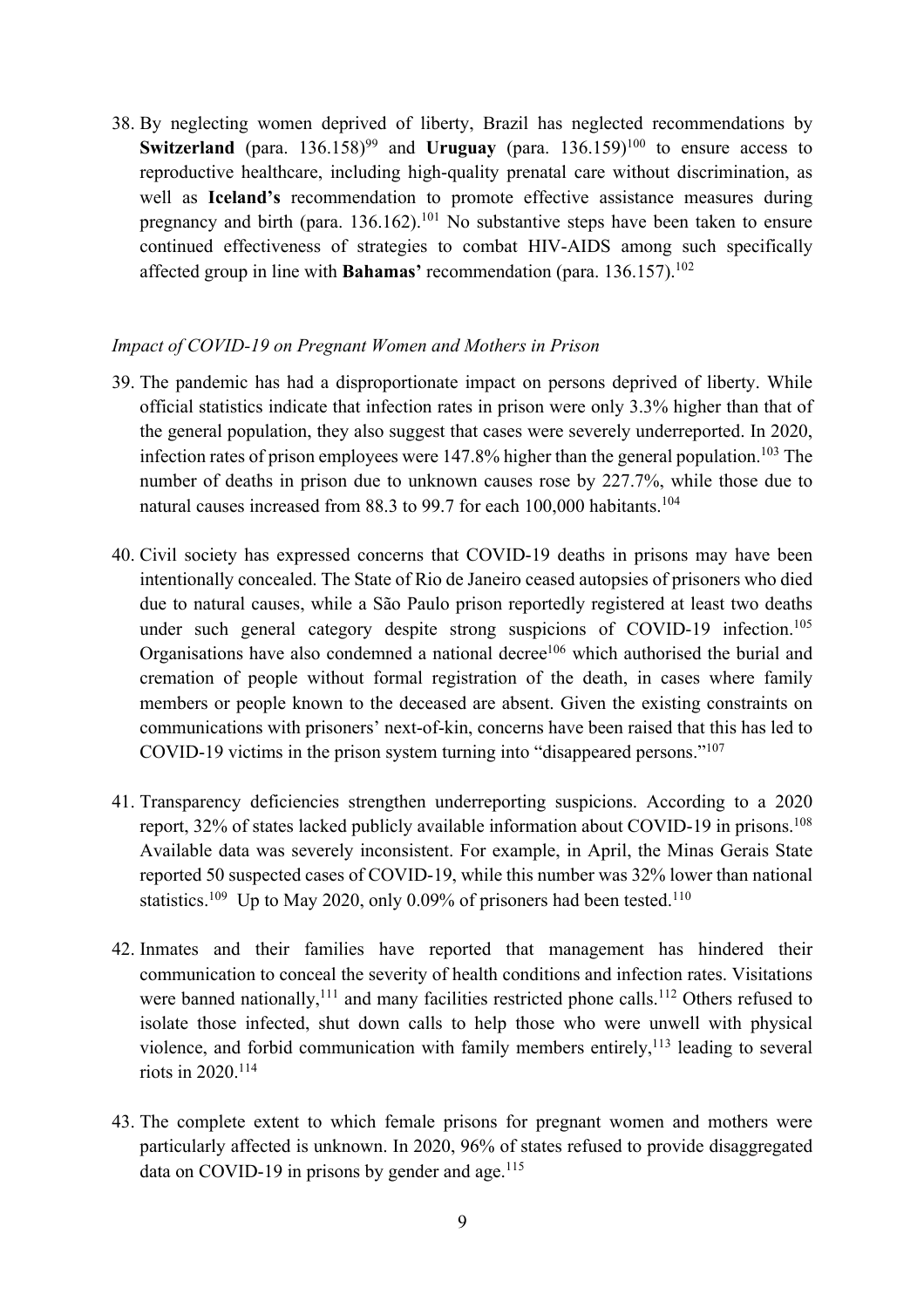- 44. Nevertheless, evidence indicates that pregnant women have been disproportionately impacted by the pandemic. In 2020, the number of deaths of pregnant and postpartum women due to COVID-19 in Brazil was 3.4 times higher than the number of reported deaths for the rest of the world.116 Brazilian rates represented 77.5% of all COVID-related maternal deaths internationally, of which 28% of fatal cases had not been admitted to ICU and  $15\%$  received no ventilatory support.<sup>117</sup> Intersectional inequalities aggravated these shortcomings, with the mortality rate due to COVID-19-related respiratory conditions for Black pregnant and postpartum women reaching a level almost twice as high as that of white women in the same group. $118$
- 45. At least one prison interrupted paediatric care during the pandemic, leading to a child falling ill because of a missed vaccination, while a woman gave birth in her prison cell with improvised health from enforcement staff due to a lack of medical help.<sup>119</sup> In Minas Gerais, a prison which recorded twenty COVID-19 cases among women and children had no doctors on site.<sup>120</sup>
- 46. Brazil has therefore neglected its commitments to combat high maternal mortality rate in compliance with the Convention on the Elimination of All Forms of Discrimination Against Women ('CEDAW'), as recommended by **Estonia** (para 136.185).<sup>121</sup> It has also failed to comply with **Colombia's** (para 136.54)<sup>122</sup> recommendation to continue reinforcing the policy on effective and qualitative access to health services for women of African descent. Both recommendations were supported but have not been implemented.

## *Childcare and Breastfeeding Restrictions in Prison*

- 47. Brazil has not taken sufficient steps to implement **Thailand's** (para 136.96)123 recommendation to improve facilities dedicated to pregnancy and maternity in prisons in line with the Bangkok Rules or continue efforts towards the promotion of the rights of the child as recommended by **Armenia** (para. 136.201).<sup>124</sup> While Law 7210/1984 establishes that all female prisons must have nursery and day-care facilities for children under six months and seven years old respectively,  $125$  their capacity was limited to 758 children in  $2021$ ,<sup>126</sup> when at least 1,043 children were living with their mothers in prison.<sup>127</sup> Between 2016 and 2021, capacity remained nearly unaltered, and the number of prisons with paediatric care dropped from six to two.128
- 48. Brazilian prisons also lack appropriate conditions under which women can enjoy, for a suitable period, their constitutional right to remain with their child while breastfeeding.<sup>129</sup> While WHO and UNICEF recommend breastfeeding for two years to protect women and children from life-threatening and chronic diseases, statutory protection only covers six months,<sup>130</sup> after which babies are often separated from their mothers.<sup>131</sup>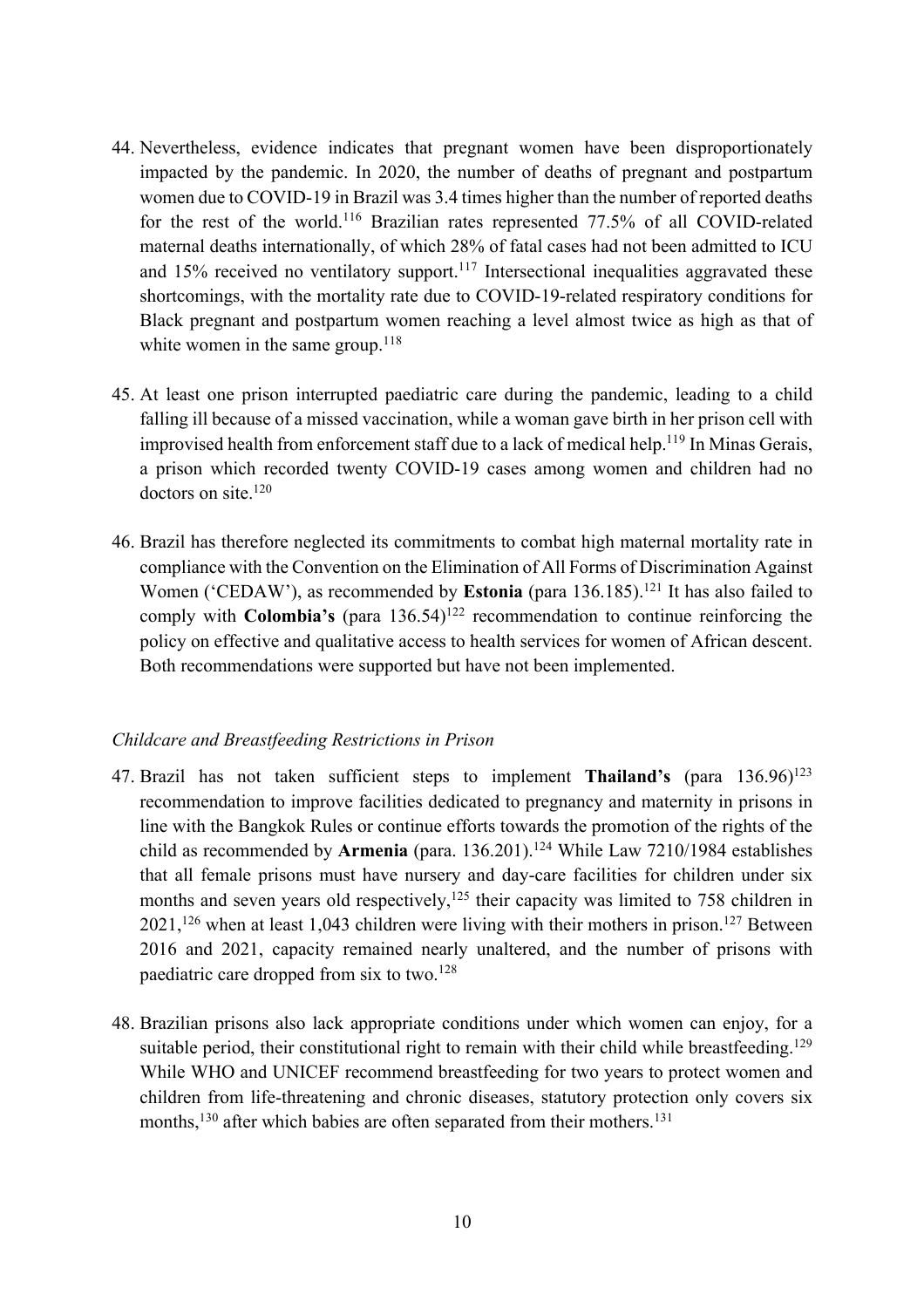49. We welcome a recent decree issued by the State of Pará to improve the psychological, medical, and social care of breastfeeding mothers deprived of liberty and enable cohabitation for breastfeeding for up to two years. Nevertheless, policy still compels women to begin the cessation of breastfeeding at the six-month mark, which unduly restricts their bodily autonomy and their freedom to make decisions concerning their health and their children's.132 Since prisons have a statutory obligation to provide facilities to welcome children under seven, we see no reasonable justification for restricting motherchild cohabitation or breastfeeding at an earlier age.

## *Violence and Cruel, Inhuman or Degrading Treatment*

- 50. Pregnant women and mothers are often victims of various forms of violence and cruel, inhuman or degrading treatment in prison, contrary to Article 7 of the International Covenant on Civil and Political Rights. In this regard, Brazil has failed to take sufficient steps to ensure respect for and protection of human rights for all detainees in compliance with domestic and international laws and standards (**Austria**, para. 136.83; **Bolivarian Republic of Venezuela**, para. 136.80). 133
- 51. Reports of psychological violence are frequent in female prisons. Mothers have described prisons as 'hell' or a 'purgatory.'<sup>134</sup> Torture prevention inspectors have reported the isolation of a pregnant woman in unhealthy conditions<sup>135</sup> as a form of punishment in violation of Bangkok Rule 22,136 as well as cases of mothers who were threatened with separation from their child to enforce unreasonable childcare rules.<sup>137</sup>
- 52. Pregnant women deprived of liberty are often victims of obstetric violence. In 2016, nearly 90% of women deprived of liberty stated that their 'intimacy' had been disrespected during birth,138 suggesting that they may have experienced sexual violence. 16% and 14% of women specifically reported physical violence perpetrated by healthcare professionals and enforcement officers respectively.<sup>139</sup> There is no evidence of improvement, since a 2021 study found an identical obstetric violence rate of 14% by both perpetrator groups.<sup>140</sup> Within the prison system, Brazil has therefore neglected to implemented supported recommendations from Iraq  $(\text{para } 136.187)^{141}$  and **Egypt**  $(\text{para } 136.184)^{142}$  to take measures to combat violence against women and children.
- 53. Obstetric violence is often associated with prisons' lack of compliance with legal obligations. In 2016, only 3% of women deprived of liberty enjoyed their right to a companion during childbirth,  $^{143}$  while 89% reported that the prison had neglected its duty  $^{144}$ to inform their families that they were in labour.<sup>145</sup> The 2021 study found that 73% of families had not been contacted about the birth, suggesting that there has been little improvement.<sup>146</sup> In 2020, Rio de Janeiro inspectors also found that the use of handcuffs including before, during, and after birth remained frequent.<sup>147</sup> While Brazil has not followed **Denmark's** (para 136.94)<sup>148</sup> recommendation to adopt Bill 5654/2016, which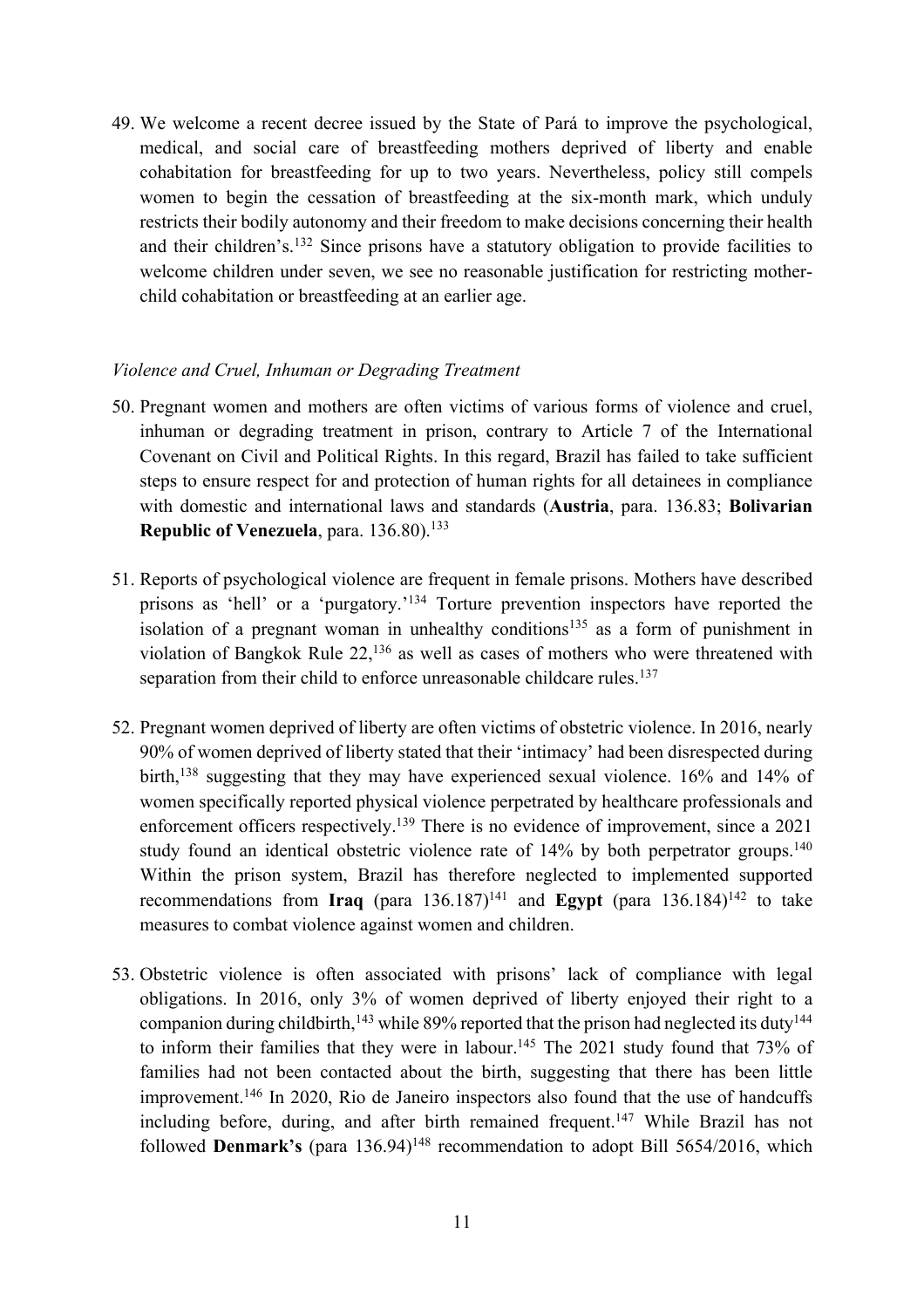reaffirms the right to freedom from violence during childbirth and prohibits the use of handcuffs, such practice was banned by statute in 2017.<sup>149</sup>

# *Lack of Accountability for Human Rights Violations in the Judiciary*

- 54. While statutory guarantees are indispensable for the fulfilment of the rights of women deprived of liberty, judicial enforcement deficiencies often hinder their enjoyment of such protections. In some cases, courts have actively violated women's rights to be free from cruel, inhuman or degrading treatment and their sexual and reproductive health rights. In 2017, a judge granted an urgent injunction requested by the prosecution to compel the State of São Paulo to carry out a forced sterilisation procedure of a woman deprived of liberty during childbirth on the basis of her socioeconomic status and drug addiction. While the prosecution presented a signature as indication of consent, it also stated that the woman was reluctant to proceed.<sup>150</sup>
- 55. The Court did not hear the woman or assign her any legal representation, and no informed consent procedures were followed. When an appeal was granted, the procedure had already been performed. The victim had also been immediately separated from her child at birth, as the same judge had stripped her of parental rights.<sup>151</sup> This was not an isolated case. In 2019, another ruling reportedly stripped a child from a mother deprived of liberty at the time of birth and placed them for adoption without parental consent.<sup>152</sup>
- 56. While the prosecutor and judge who ordered the forced sterilisation procedure were investigated by their respective institutions, neither was held accountable for the human rights violation nor were they removed from office. The first was suspended for 15 days,<sup>153</sup> while the second's investigation was archived.<sup>154</sup>
- 57. Such case exemplifies Brazil's failure in strengthening mechanisms of prosecution of all perpetrators of sexual and gender-based violence in accordance with **Slovakia's**  recommendation (para 136.191),<sup>155</sup> bringing the perpetrators of violence against women to justice, as advised by **Togo** (para 136.192), <sup>156</sup> and taking further efforts in combating violence against women, including by enhancing trust in the judicial system, as recommended by Spain (para 136.119).<sup>157</sup> It also suggests that not enough has been done to provide human rights training to officials in the legal and judicial system, as recommended by **Ireland** (para 136.90)<sup>158</sup> or to implement **Thailand's** (para 136.189)<sup>159</sup> recommendation to strengthen capacity-building programmes for judges and legal personnel on women's rights and violence against women.
- 58. Illustrating the severe deficiencies in judicial accountability in Brazil, this case also strengthens the case for stronger reliance on additional extrajudicial alternatives for human rights enforcement. Judiciable guarantees, while indispensable, are insufficient for the enjoyment of the rights of women deprived of liberty.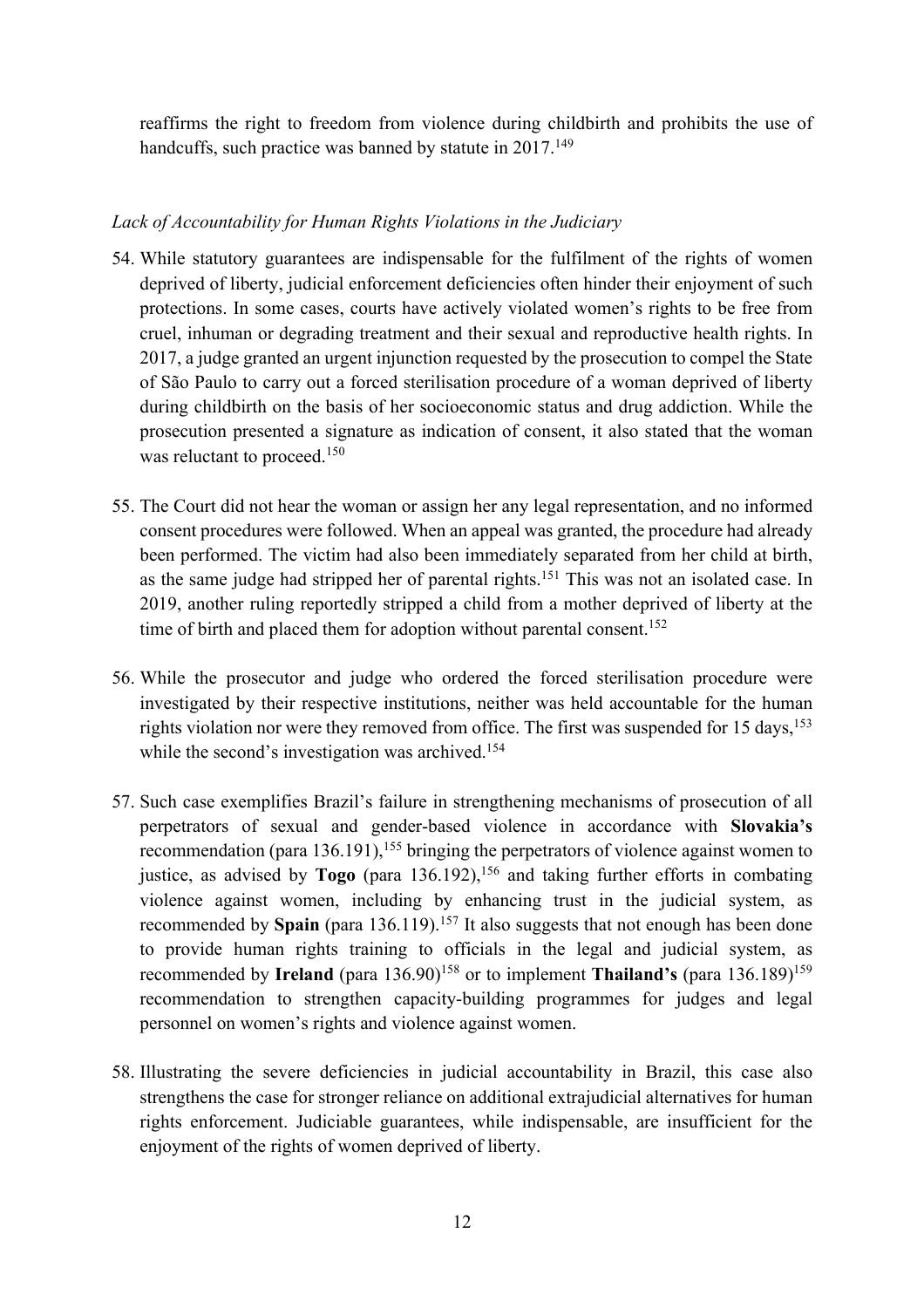# **C. Recommendations**

We recommend that the Government of Brazil should:

- i. Create a statutory duty for all detention facilities to gather and publish data disaggregated by gender, age, race, ethnicity, migratory status, disability, geographic location and income, as well as pre- or post-trial detention status, type of offense, number and age of children, according to United Nations guidance on Human Rights-Based Approach to Data (HRBAD).<sup>160</sup>
- ii. Collaborate with the court system to gather custody hearing data and compare its incarceration data with numbers provided by prisons' self-reporting system, as well as investigate any discrepancies.
- iii. Consolidate all existing and new prison-related data, including open data, reports, and webpages from all existing sources, into a single system with biannual updates and no interruptions to reporting and website operation.
- iv. Ensure that data is equally available to persons in poverty, and particularly those with low digital literacy and access, by resuming the publication of written statistical reports, including the specialist report on women in prison, in accordance with the Special Rapporteur on extreme poverty and human rights' recommendations for the digital welfare state.<sup>125</sup>
- v. Amend Law 11.343/2006 to include objective criteria according to which law enforcement and courts must identify the threshold between drug possession and drug trafficking to address the root causes of female overincarceration and prevent discriminatory outcomes derived from bias.
- vi. Implement and monitor the execution of "Mulheres Livres" project in all states.
- vii. Order the direct and automatic enforcement of the pregnant women's and mothers' rights to pre-trial detention alternatives for those who fulfil statutory criteria. This would place the burden of appeal in highly exceptional cases with the prosecution and ensure that women presumably entitled to house arrest are not unlawfully imprisoned while a judicial decision is pending.
- viii. Strengthen equality legislation by introducing new statutory protections against all direct or indirect discrimination, including intersectional discrimination, on the basis of grounds established by international human rights law, including gender, race, sexual orientation, gender identity, and socioeconomic status, with specific reference to discrimination against persons deprived of liberty.
- ix. Amend legislation to reiterate that pregnant women and mothers shall not be required to offer proof of indispensability for childcare to enjoy the right to a detention alternative, and that their request must not be denied solely due to the existence of other family members.
- x. Amend legislation to extend the right to house arrest to all pregnant women and mothers of children and persons with disabilities regardless of pre- or post-trial detention status to increase compliance with Bangkok Rule 64, according to which custodial sentences must only considered when the offence is serious or violent or the woman represents a continuing danger.<sup>161</sup>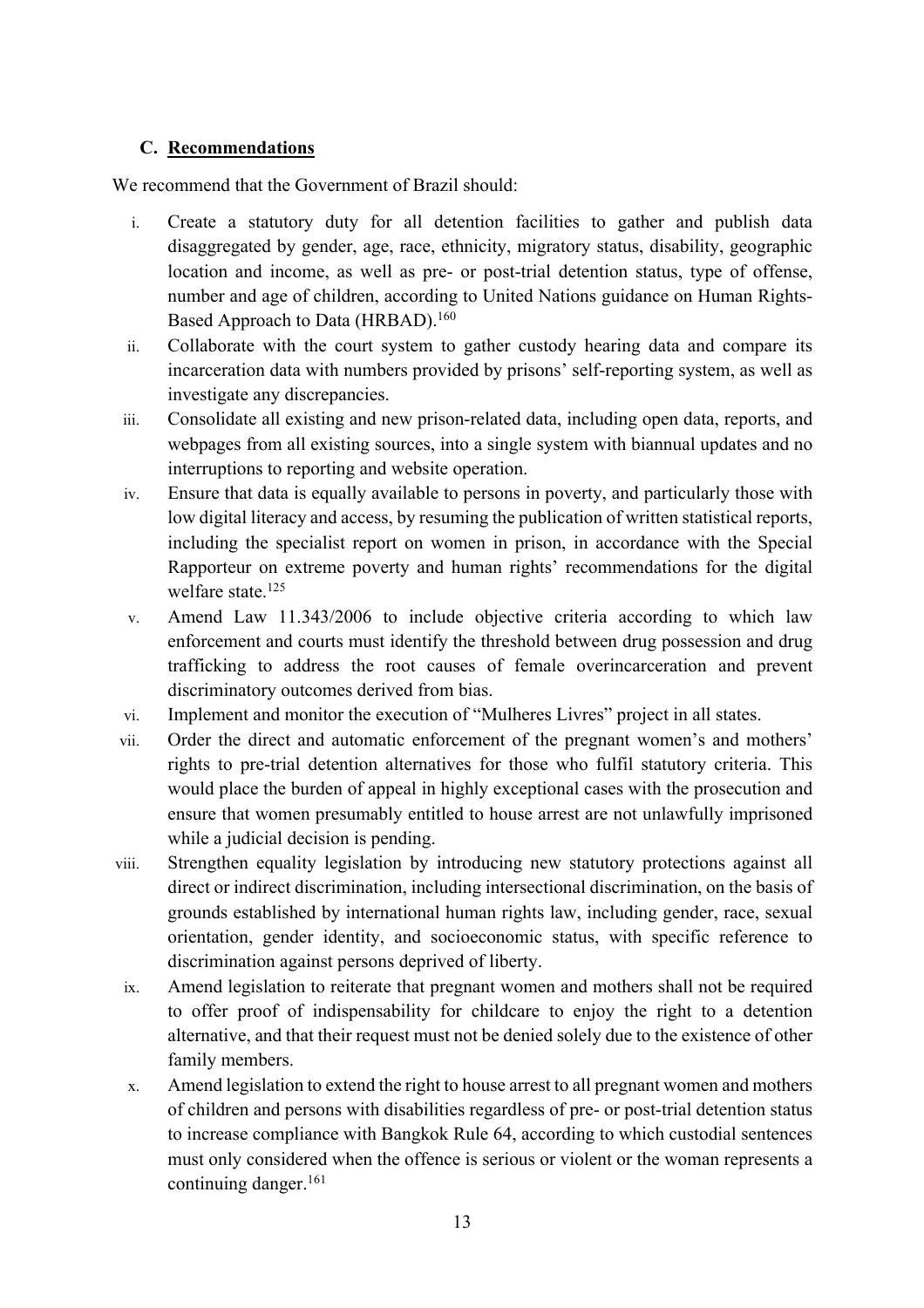- xi. Implement mandatory human rights and gender sensitivity training for all members of the Judiciary and prison employees.
- xii. Amend the National Policy for Women Deprived of Liberty and Former Inmates to specify procedures for annual planning, monitoring, implementation, and evaluation with reference to measurable goals, timelines, monitoring indicators, and stakeholder engagement.
- xiii. Ensure that pregnant women and mothers deprived of liberty with children under their care are placed in suitable detention facilities, preferably separate from other prisons to best tailor the environment to pregnancy and motherhood.
- xiv. Ensure that all female prisons have safe conditions and appropriate access to healthcare through permanent medical personnel before the next UPR cycle, including through urgent funding allocation.
- xv. Implement a comprehensive policy to improve sexual and reproductive healthcare of women deprived of liberty, including by taking measures to reduce the transmission of STIs in prisons and providing gender-sensitive training to prison staff and healthcare providers with particular attention to obstetric and other forms of gender-based violence.
- xvi. Grant immediate access to detention alternatives to all pregnant women and mothers of children and persons with disabilities who have not committed a crime of violence, serious threat, or against their dependents and who are imprisoned in facilities without obstetric and paediatric care.
- xvii. Ensure the respect for women's bodily autonomy by enabling mothers to breastfeed their children for as long as they choose and providing them with appropriate facilities for mother-child cohabitation in detention or, in case such facilities are unavailable or unsuitable, house arrest.
- xviii. Ensure the independence of investigation and adjudication of claims concerning human rights violations in the judiciary and consider establishing a stronger accountability mechanism to include external experts and civil society representatives in decisionmaking processes and implement special procedures which are compatible with the gravity of such infractions.

<sup>&</sup>lt;sup>1</sup> Brazil / USA: female mass incarceration' (Prison Insider, 1 April 2021)

<sup>&</sup>lt;https://www.prison-insider.com/en/articles/brazil-usa-female-mass-incarceration> accessed 21 March 2022

 $2 \overline{\text{ibid}}$ .

<sup>&</sup>lt;sup>3</sup> 'ITTC analisa: Infopen mulheres 2016 e maternidade' (Instituto Terra, Trabalho e Cidadania, 31 July 2018) <http://ittc.org.br/ittc-analisainfopen-mulheres-2016-e-maternidade/> accessed 21 March 2022

<sup>&</sup>lt;sup>4</sup> UN General Assembly (Resolution A/RES/65/229).

<sup>5</sup> UNHRC, 'Report of the Working Group on the Universal Periodic Review – Brazil'

<sup>(18</sup> July 2017) Un Doc A/HRC/36/11, para. 136.82, 136.79.

 $6$  Ibid, para. 136.78

<sup>7</sup> ibid., para. 136.107.

<sup>&</sup>lt;sup>8</sup> Thandara Santos, 'Os dados sobre o sistema prisional e as suas dissonâncias' (G1 Globo, 19 February 2020) <https://g1.globo.com/monitorda-violencia/noticia/2020/02/19/os-dados-sobre-o-sistema-prisional-e-suas-dissonancias.ghtml> accessed 21 March 2022 <sup>9</sup> ibid.

<sup>10</sup> 'Goiás é o único estado do país a não divulgar número de presos provisórios e dados por género' (G1 Globo, 19 February 2020)  $\langle \frac{https://gl.globo.com/monitor-da-violencia/noticia/2020/02/19/goias-e-o-unico-estado-do-pais-a-nao-divulgar-numero-de-press$ provisorios-e-dados-por-genero.ghtml> accessed 21 March 2022

<sup>&</sup>lt;sup>11</sup> See UNHRC, 'Report of the Working Group on the Universal Periodic Review – Brazil' (n 4) para. 136.81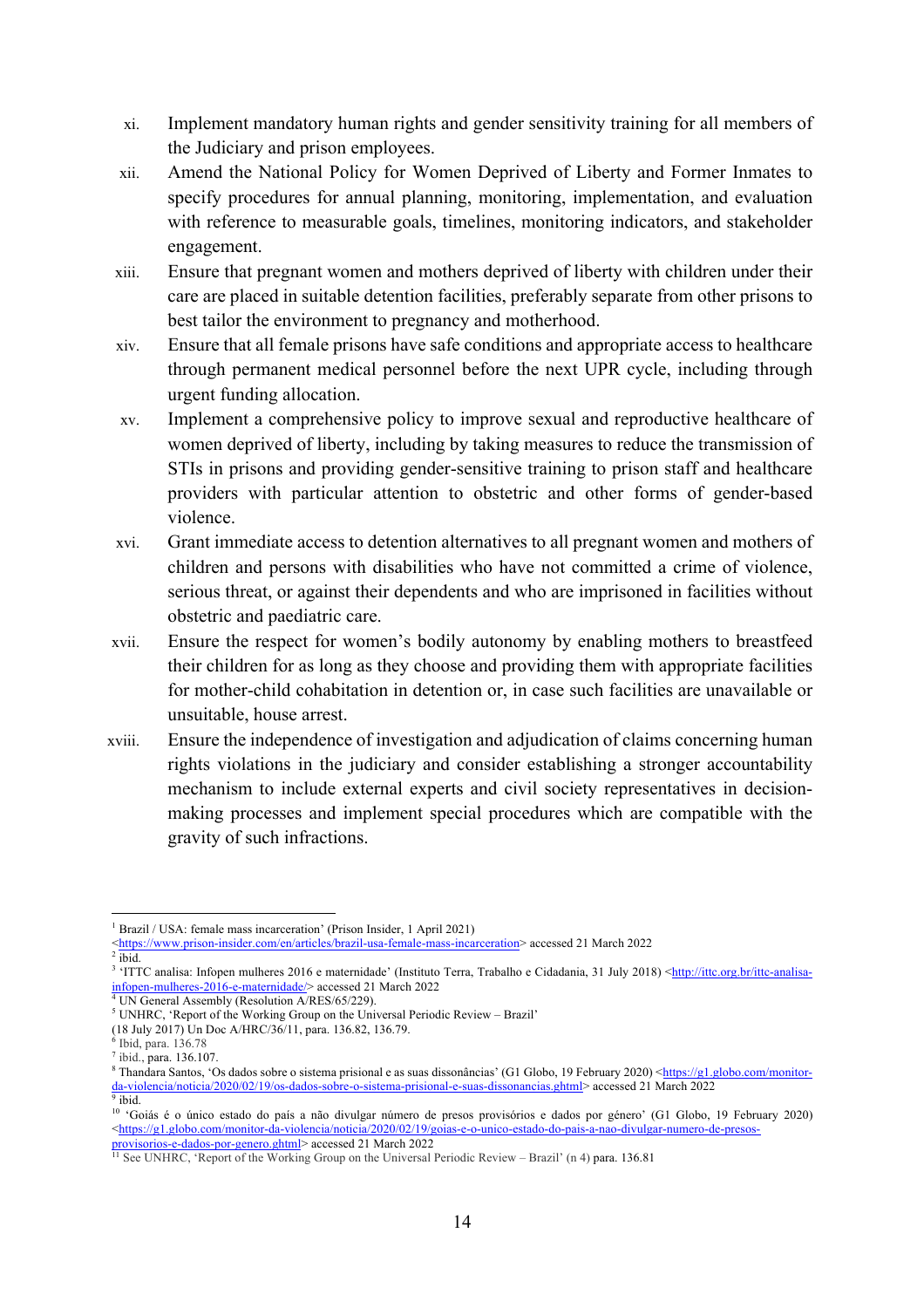<sup>15</sup> See <https://web.archive.org/web/20220319170618/https://www.gov.br/depen/pt-br/sisdepen> (preview no longer available) <sup>16</sup> See <https://www.gov.br/depen/pt-br/assuntos/noticias/resolveuid/33305a66a019424494f98ea387848eab> accessed 10 March 2022

(preview no longer available)

<sup>17</sup> See <http://antigo.depen.gov.br/DEPEN/depen/sisdepen/infopen/bases-de-dados/bases-de-dados>

<sup>18</sup> Departamento Penitenciário Nacional, 'Levantamento Nacional de Informações Penitenciárias: período de Janeiro a Junho de 2021 – Presos em Unidades Prisionais no Brasil' (Governo Federal, 19 January 2022) <https://app.powerbi.com/view?r=eyJrIjoiYWIxYjI3MTktNDZiZi00YjVhLWFjN2EtMDM2NDdhZDM5NjE2IiwidCI6ImViMDkwNDIwL TQ0NGMtNDNmNy05MWYyLTRiOGRhNmJmZThlMSJ9> accessed 21 March 2022

<sup>19</sup> Sistema de Informações do Departamento Penitenciário Nacional (SISDEPEN) '10° Ciclo, Janeiro - Junho 2021' (Ministério da Justiça, 12 January 2022) <https://www.gov.br/depen/pt-br/servicos/sisdepen/mais-informacoes/relatorios-infopen/relatorios-analiticos/br/brasil-jun-2021.pdf> (no longer available at the official SISDEPEN website).

<sup>20</sup> Núcleo Especializado de Promoção e Defesa dos Direitos das Mulheres e Núcleo Especializado de Situação Carcerária, 'Recomendação Acompanhante mulheres encarceradas' (Defensoria Pública do Estado de São Paulo, 9 February 2021), 4<br>
<https://www.conjur.com.br/dl/defensoria-recomenda-gravidas-tenham.pdf> accessed 21 March 2022

<sup>21</sup> Alicia Ramos e Karina Rabelo, 'Mulheres na cadeia: crescimento populacional e questões de gênero' (Observatório das Desigualdades, 1 September 2021) <http://observatoriodesigualdades.fjp.mg.gov.br/?p=1994> accessed 21 March 2022

<sup>22</sup> Thiago Domenici and Iuri Barcelos, 'Negros são mais condenados por tráfico e com menos drogas em São Paulo' (Agência Pública, 6 May 2019) <https://apublica.org/2019/05/negros-sao-mais-condenados-por-trafico-e-com-menos-drogas-em-sao-paulo/> accessed 21 March 2022  $^{23}$ Brazil / USA: female mass incarceration' (Prison Insider, 1 April 2021)

<https://www.prison-insider.com/en/articles/brazil-usa-female-mass-incarceration> accessed 21 March 2022

<sup>24</sup> Mariana Paganote Dornellas, 'Gestantes e puérperas presas após a Lei da Primeira Infância: uma análise de casos' (2021) Revista Eletrônica Direito e Sociedade, Canoas, v. 9, n. 1, pp.251-268, 258 <http://dx.doi.org/10.18316/redes.v9i1.5561> accessed 21 March 2022

<sup>25</sup> Alicia Ramos e Karina Rabelo, 'Mulheres na cadeia: crescimento populacional e questões de gênero' (Observatório das Desigualdades, 1 September 2021) <http://observatoriodesigualdades.fjp.mg.gov.br/?p=1994> accessed 21 March 2022

<sup>26</sup> Sistema de Informações do Departamento Penitenciário Nacional (SISDEPEN) '10° Ciclo, Janeiro - Junho 2021' (Ministério da Justiça, 12 January 2022), 15 <https://www.gov.br/depen/pt-br/servicos/sisdepen/mais-informacoes/relatorios-infopen/relatorios-analiticos/br/brasiljun-2021.pdf> (no longer available at the official SISDEPEN website).

<sup>27</sup> Fausto Salvadori, 'Opinion: Brazil's racist wave of mass incarceration' (The Washington Post, 14 June 2021) <https://www.washingtonpost.com/opinions/2021/06/14/brazil-war-on-drugs-racism-mass-incarceration/> accessed 21 March 2022

<sup>28</sup> Departamento Penitenciário Nacional, 'Levantamento Nacional de Informações Penitenciárias: período de Janeiro a Junho de 2021 – Aprisionamento Feminino' (Governo Federal, 9 December 2021) <https://app.powerbi.com/view?r=eyJrIjoiZTBjMTUwYjYtNjFmNS00MjFkLTljN2QtZDlmZmZjMmRkYjFiIiwidCI6ImViMDkwNDIwL TQ0NGMtNDNmNy05MWYyLTRiOGRhNmJmZThlMSJ9> accessed 21 March 2022

<sup>29</sup> Thiago Domenici and Iuri Barcelos, 'Negros são mais condenados por tráfico e com menos drogas em São Paulo' (Agência Pública, 6 May 2019) <https://apublica.org/2019/05/negros-sao-mais-condenados-por-trafico-e-com-menos-drogas-em-sao-paulo/> accessed 21 March 2022 <sup>30</sup> Departamento Penitenciário Nacional, 'Levantamento Nacional de Informações Penitenciárias: período de Janeiro a Junho de 2021 –<br>Aprisionamento Feminino, Coverno Federal 9 December 2021) Aprisionamento Feminino' (Governo Federal, 9 December 2021) <https://app.powerbi.com/view?r=eyJrIjoiZTBjMTUwYjYtNjFmNS00MjFkLTljN2QtZDlmZmZjMmRkYjFiIiwidCI6ImViMDkwNDIwL TQ0NGMtNDNmNy05MWYyLTRiOGRhNmJmZThlMSJ9> accessed 21 March 2022.

<sup>31</sup> 'ITTC analisa: Infopen mulheres 2016 e maternidade' (Instituto Terra, Trabalho e Cidadania, 31 July 2018) <http://ittc.org.br/ittc-analisainfopen-mulheres-2016-e-maternidade/> accessed 21 March 2022

<sup>32</sup> Departamento Penitenciário Nacional, 'Levantamento Nacional de Informações Penitenciárias: período de Janeiro a Junho de 2021 – Aprisionamento Feminino' (Governo Federal, 9 December 2021) <https://app.powerbi.com/view?r=eyJrIjoiZTBjMTUwYjYtNjFmNS00MjFkLTljN2QtZDlmZmZjMmRkYjFiIiwidCI6ImViMDkwNDIwL TQ0NGMtNDNmNy05MWYyLTRiOGRhNmJmZThlMSJ9> accessed 21 March 2022

<sup>33</sup> Departamento Penitenciário Nacional, 'Levantamento Nacional de Informações Penitenciárias: período de Janeiro a Junho de 2021 – Aprisionamento Feminino' (Governo Federal, 9 December 2021) <https://app.powerbi.com/view?r=eyJrIjoiZTBjMTUwYjYtNjFmNS00MjFkLTljN2QtZDlmZmZjMmRkYjFiIiwidCI6ImViMDkwNDIwL TQ0NGMtNDNmNy05MWYyLTRiOGRhNmJmZThlMSJ9> accessed 21 March 2022

<sup>34</sup> Sistema de Informações do Departamento Penitenciário Nacional (SISDEPEN) '10º Ciclo, Janeiro - Junho 2021' (Ministério da Justiça, 12 January 2022) <https://www.gov.br/depen/pt-br/servicos/sisdepen/mais-informacoes/relatorios-infopen/relatorios-analiticos/br/brasil-jun-2021.pdf> (no longer available at the official SISDEPEN website).

 $35$  ibid.

<sup>36</sup> See UNHRC, 'Report of the Working Group on the Universal Periodic Review – Brazil' (n 4), para. 136.107, 136.108.

<sup>37</sup> ibid., para. 136.94.

<sup>38</sup> UNGA, 'United Nations Rules for the Treatment of Women Prisoners and Non-custodial Measures for Women Offenders (the Bangkok Rules)' (16 March 2011) Un Doc A/RES/65/229, p.46-47

<sup>39</sup> Departamento Penitenciário Nacional, 'Relatório de Avaliação: 2020' (Ministério da Justiça e Segurança Pública - Controladoria-Geral da União, 2020), 59 <https://www.covidnasprisoes.com/blog/relatorio-de-avaliacao-departamento-penitenciario-nacional-2020>

40 Law 13257/2016, 8 March 2016 <https://www.planalto.gov.br/ccivil\_03/\_ato2015-2018/2016/lei/l13257.htm>

<sup>41</sup> Tribunal de Justiça do Paraná (TJPR) - 5<sup>ª</sup> C.Criminal - HCC -1628231-6 [2017] "Brazil's second-highest court has clarified that house arrest should be the norm, not an exception, and that such proof is unnecessary." <https://tj-<br>principlesial.com br/iurisprudencia/437332403/habeas-corpus-hc-16282316-pr-1628231-6-acordao/inteiro-teor-437332413>: 'STJ: pr.jusbrasil.com.br/jurisprudencia/437332403/habeas-corpus-hc-16282316-pr-1628231-6-acordao/inteiro-teor-437332413>; afastamento da prisão domiciliar para mulher gestante exige fundamentação idônea e casuística' (Canal Ciências Criminais, 8 September 2020) <https://canalcienciascriminais.com.br/stj-afastamento-da-prisao-domiciliar-para-mulher-gestante-exige/> accessed 21 March 2022;<br>Supremo Tribunal de Justiça (STJ) – T6 Sexta Turma - HC: 587817 PR 2020/0136893-5 [2020 Supremo Tribunal de Justiça (STJ) – T6 Sexta Turma - HC: 587817 PR 2020/0136893-5 [2020] <https://stj.jusbrasil.com.br/jurisprudencia/1101091346/habeas-corpus-hc-587817-pr-2020-0136893-5/inteiro-teor-1101091356>; Supremo

<sup>&</sup>lt;sup>12</sup> 'Brazil / USA: female mass incarceration' (Prison Insider, 1 April 2021) <https://www.prison-insider.com/en/articles/brazil-usa-female- $\frac{mass-incarceration}{\text{mass-incarceration}}$  accessed 21 March 2022

<sup>&</sup>lt;sup>13</sup> See <http://antigo.depen.gov.br/DEPEN/depen/sisdepen/infopen/relatorios-sinteticos/relatorios-sinteticos><br><sup>14</sup> See <http://<u>antigo.depen.gov.br/DEPEN/depen/sisdepen/infopen-mulheres/infopen-mulheres</u>>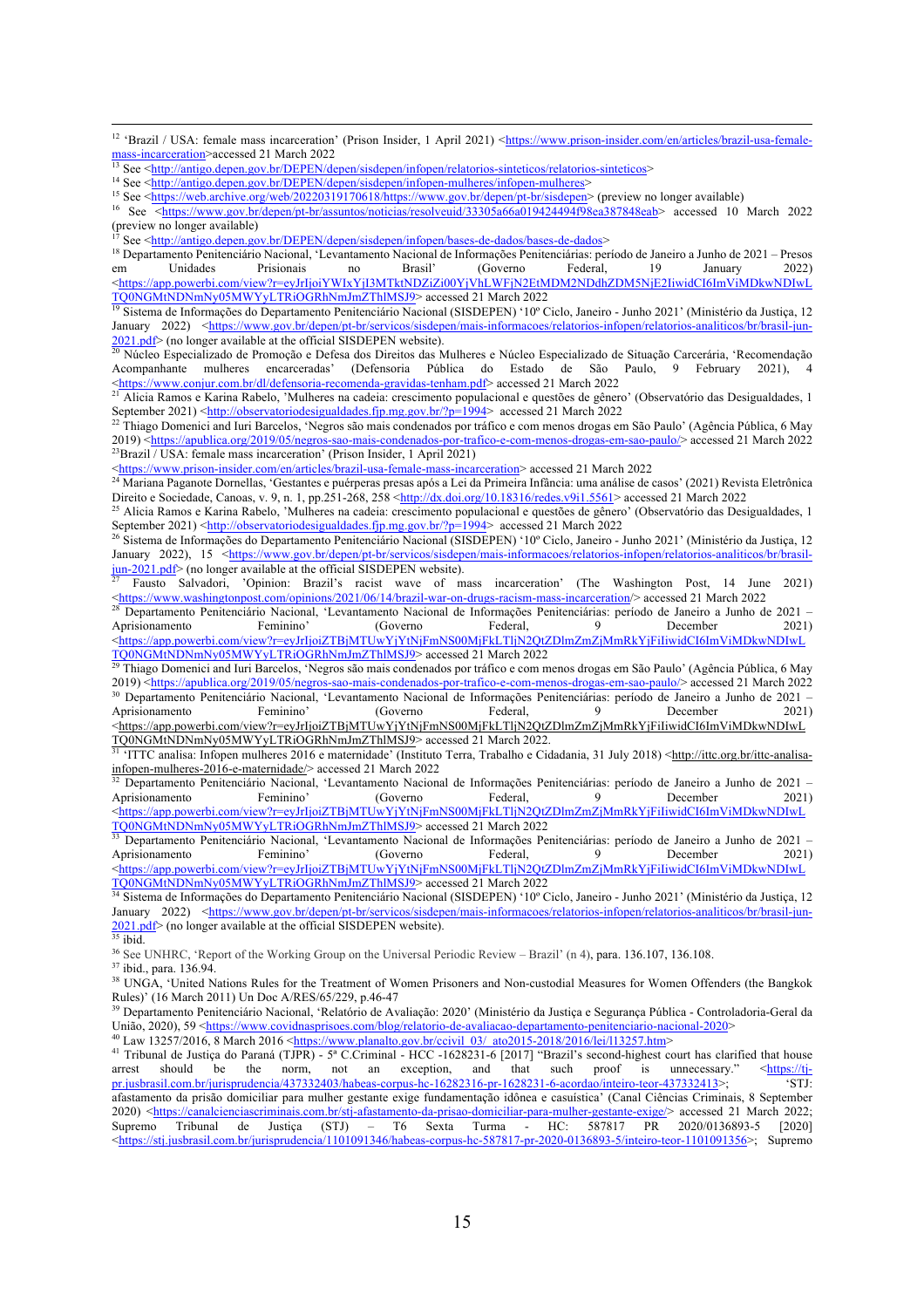Tribunal de Justiça (STJ) – T6 Sexta Turma – HC: 362922 PR 2016/0185346-9 [2017] <> ; See Centro de Apoio Operacional das Promotorias Criminais, do Júri e Execuções Penais, 'Maternidade no Cárcere e Lei n. 13.769/2018' (Ministério Público do Estado do Paraná, 2019) <https://criminal.mppr.mp.br/arquivos/File/Maternidade\_no\_Carcere\_e\_Prisao\_domiciliar\_-\_versao\_2019\_-\_versao\_atualizada\_em\_26-2-2019.pdf>https://stj.jusbrasil.com.br/jurisprudencia/860515936/habeas-corpus-hc-362922-pr-2016-0185346-9/inteiro-teor-

860515996?ref=juris-tabs> ; Centro de Apoio Operacional das Promotorias Criminais, do Júri e Execuções Penais, 'Maternidade no Cárcere e Lei n. 13.769/2018' (Ministério Público do Estado do Paraná, 2019) <https://criminal.mppr.mp.br/arquivos/File/Maternidade\_no\_Carcere\_e\_Prisao\_domiciliar\_-\_versao\_2019\_-\_versao\_atualizada\_em\_26-2-  $\frac{2019. \text{pdf}^{\scriptscriptstyle{0}}}{42}$ 

<sup>42</sup> Supremo Tribunal Federal (STF) - Segunda Turma - HC:  $143641/$  SP [2018] <>https://jurisprudencia.stf.jus.br/pages/search?classeNumeroIncidente=%22HC%20143641%22&base=acordaos&sinonimo=true&plural=t rue&page=1&pageSize=10&sort=\_score&sortBy=desc&isAdvanced=true>

<sup>43</sup> Camila Dias and Vanessa Menegueti, 'A (não) aplicação da prisão domiciliar a mulheres presas mães ou gestantes: reflexões sobre as relações entre punição e gênero' (ANPOCS 44th edn, 2020) 7, <http://www.anpocs.com/index.php/encontros/papers/44-encontro-anual-da- $\frac{\text{anpocs/gt-32/gt47}}{\text{accessed 21 March 2022}}$ .

 $^{44}$  Law 13769/2018, 19 December 2018 < $\underline{\text{http://www.planalto.gov.br/ccivil}}$  03/\_ato2015-2018/2018/lei/L13769.htm>

 $^{45}$  Law 13769/2018, 19 December 2018, art  $2 <http://www.planalto.gov.br/ccivil_03/2015-2018/2018/lei/L13769.htm>$ 318-A of Decreto-Lei nº 3689/1941, 3 October 1941 (Criminal Code) <http://www.planalto.gov.br/ccivil\_03/Decreto-Lei/Del3689.htm#art318a>

 $46$  Law 13769/2018, 19 December 2018, art  $1 \leq \frac{\text{http://www.planalto.gov.br/ccivil}03/ \text{ato2015-2018/2018/lei/L13769.htm}$  amending Article 112, § 3° of Law 7210/1984, 11 July 1984 <http://www.planalto.gov.br/ccivil\_03/LEIS/L7210.htm#art112%C2%A73>

<sup>47</sup> Supremo Tribunal de Justiça (STJ) - T5 Quinta Turma - AgRg HC: 426526 RJ 2017/0307335-4 [2019] <https://stj.jusbrasil.com.br/jurisprudencia/678477891/agravo-regimental-no-habeas-corpus-agrg-no-hc-426526-rj-2017-0307335-4>

48 Léo Arcoverde, Milena Teixeira e Paula Paiva Paulo, 'Justiça de SP nega 60% dos pedidos de prisão domiciliar para mulheres grávidas ou com filhos de até 12 anos' (G1 Globo, 6 February 2020) <https://g1.globo.com/sp/sao-paulo/noticia/2020/02/06/justica-de-sp-nega-60percentdos-pedidos-de-prisao-domiciliar-para-mulheres-gravidas-ou-com-filhos-de-ate-12-anos.ghtml> accessed 21 March 2022

49 Clara Velasco, Gabriela Caesar, Milena Teixeira e Thiago Reis, 'Em dois anos, 3,5 mil mulheres grávidas ou com filhos pequenos deixam prisão após decisão do STF' (G1 Globo, 19 February 2020) < $\frac{https://g1.globo.com/monitor-da-violencia/noticia/2020/02/19/en-dois-anos-35-1}{https://g1.globo.com/monitor-da-violencia/noticia/2020/02/19/en-dois-anos-35-1}$ mil-mulheres-gravidas-ou-com-filhos-pequenos-deixam-prisao-apos-decisao-do-stf.ghtml> accessed 21 March 2022

<sup>50</sup> Jennifer Mendonça, '40% das mulheres com direito a prisão domiciliar seguiram em regime fechado' (Ponte, 14 December 2021) <https://ponte.org/mais-de-40-das-mulheres-condenadas-com-direito-a-prisao-domiciliar-continuaram-presas/> accessed 21 March 2022

<sup>51</sup> Clara Velasco, Gabriela Caesar, Milena Teixeira e Thiago Reis, 'Em dois anos, 3,5 mil mulheres grávidas ou com filhos pequenos deixam prisão após decisão do STF' (G1 Globo, 19 February 2020) <https://g1.globo.com/monitor-da-violencia/noticia/2020/02/19/em-dois-anos-35mil-mulheres-gravidas-ou-com-filhos-pequenos-deixam-prisao-apos-decisao-do-stf.ghtml> accessed 21 March 2022

<sup>52</sup> Jennifer Mendonça, '40% das mulheres com direito a prisão domiciliar seguiram em regime fechado' (Ponte, 14 December 2021) <https://ponte.org/mais-de-40-das-mulheres-condenadas-com-direito-a-prisao-domiciliar-continuaram-presas/> accessed 21 March 2022 53 Law 13257/2016, 8 March 2016, art.41 <https://www.planalto.gov.br/ccivil\_03/\_ato2015-2018/2016/lei/l13257.htm>

<sup>54</sup> Sistema de Informações do Departamento Penitenciário Nacional - SIDESPEN, July - December 2019 (Ministério da Justiça, 2019) <https://view.officeapps.live.com/op/view.aspx?src=http%3A%2F%2Fantigo.depen.gov.br%2FDEPEN%2Fdepen%2Fsisdepen%2Finfopen %2Frelatorios-analiticos%2Fbr%2Frelatorioconsolidado-nacional-2\_2019.xls&wdOrigin=BROWSELINK> accessed 21 March 2022; Sistema de Informações do Departamento Penitenciário Nacional - SIDESPEN, December 2016 (Ministério da Justiça, 2016) <https://view.officeapps.live.com/op/view.aspx?src=http%3A%2F%2Fantigo.depen.gov.br%2FDEPEN%2Fdepen%2Fsisdepen%2Finfopen %2Frelatorios-analiticos%2Fbr%2Frelatorioconsolidado-dez-2016-nacional.xls&wdOrigin=BROWSELINK> accessed 21 March 2022

55 14,486 - Sistema de Informações do Departamento Penitenciário Nacional - SIDESPEN, December 2016 (Ministério da Justiça, 2016) <https://view.officeapps.live.com/op/view.aspx?src=http%3A%2F%2Fantigo.depen.gov.br%2FDEPEN%2Fdepen%2Fsisdepen%2Finfopen %2Frelatorios-analiticos%2Fbr%2Frelatorioconsolidado-dez-2016-nacional.xls&wdOrigin=BROWSELINK> accessed 21 March 2022

<sup>56</sup> 14,467 - Sistema de Informações do Departamento Penitenciário Nacional (SISDEPEN) '10º Ciclo, Janeiro - Junho 2021' (Ministério da Justiça, 12 January 2022) <https://www.gov.br/depen/pt-br/servicos/sisdepen/mais-informacoes/relatorios-infopen/relatoriosanaliticos/br/brasil-jun-2021.pdf> (no longer available at the official SISDEPEN website).

<sup>57</sup> National Council of Justice Recommendation  $62/2020^{57}$ : "review of provisional detention rulings for, among other groups, pregnant and breastfeeding women, mothers and guardians or children under 12 or person with a disability, as well as persons in overcrowded prisons or prisons without healthcare personnel. 'Maximum exceptionality" of new provisional detention rulings." See <tps://www.cnj.jus.br/wpcontent/uploads/2020/03/62-Recomenda%C3%A7%C3%A3o.pdf>

<sup>58</sup> Manuela Moser e Marília de Nardin Budó, 'Que pandemia? Superior Tribunal de Justiça mantém padrão de decisões sobre prisões preventivas para gestantes, mães de crianças e responsáveis por pessoas com deficiência' (Covid nas Prisões, 21 September 2020) <https://www.covidnasprisoes.com/blog/stj-mantem-padrao-de-decisoes-sobre-prisoes-preventivas-para-mulheres> accessed 21 March 2022 59 Departamento Penitenciário Nacional, 'Levantamento Nacional de Informações Penitenciárias: período de Janeiro a Junho de 2021 – Aprisionamento Feminino' (Governo Federal, 9 December 2021) <https://app.powerbi.com/view?r=eyJrIjoiZTBjMTUwYjYtNjFmNS00MjFkLTljN2QtZDlmZmZjMmRkYjFiIiwidCI6ImViMDkwNDIwL TQ0NGMtNDNmNy05MWYyLTRiOGRhNmJmZThlMSJ9> accessed 21 March 2022

<sup>60</sup> Christopher Ravagnani, Josielly Ito and Bruno Neves, 'Maternidade e Prisão: pesquisa empírica no TJSP após o HC coletivo 143.641 do STF' (2019), Revista Eletrônica de Direito Penal e Política Criminal, Vol.7, N°2, 139 STF' (2019), Revista Eletrônica de Direito Penal e Política Criminal, Vol.7, Nº2, 139 <https://www.academia.edu/41612531/Maternidade\_e\_Pris%C3%A3o\_pesquisa\_emp%C3%ADrica\_no\_TJSP\_ap%C3%B3s\_o\_HC\_coletiv o 143 641 do STF> accessed 21 March 2022

 $61$  See UNHRC, 'Report of the Working Group on the Universal Periodic Review – Brazil' (n 4), para. 136.86 <sup>62</sup> ibid., para. 136.189.

<sup>63</sup> Camila Dias and Vanessa Menegueti, 'A (não) aplicação da prisão domiciliar a mulheres presas mães ou gestantes: reflexões sobre as relações entre punição e gênero' (ANPOCS 44th edn, 2020) 7, 11 <http://www.anpocs.com/index.php/encontros/papers/44-encontro-anual- $\frac{1}{\text{da-ampocs/gt-32/gt47>}}$  accessed 21 March 2022.

<sup>64</sup> Gil Alessi, 'Meus bebês tinham esquecido de mim": as mães impedidas de deixar a prisão no Brasil' (EL PAÍS, 12 December 2018) https://brasil.elpais.com/brasil/2018/12/06/politica/1544101278 421724.html> accessed 21 March 2022

<sup>65</sup> See UNHRC, 'Report of the Working Group on the Universal Periodic Review – Brazil' (n 4), para. 136.94.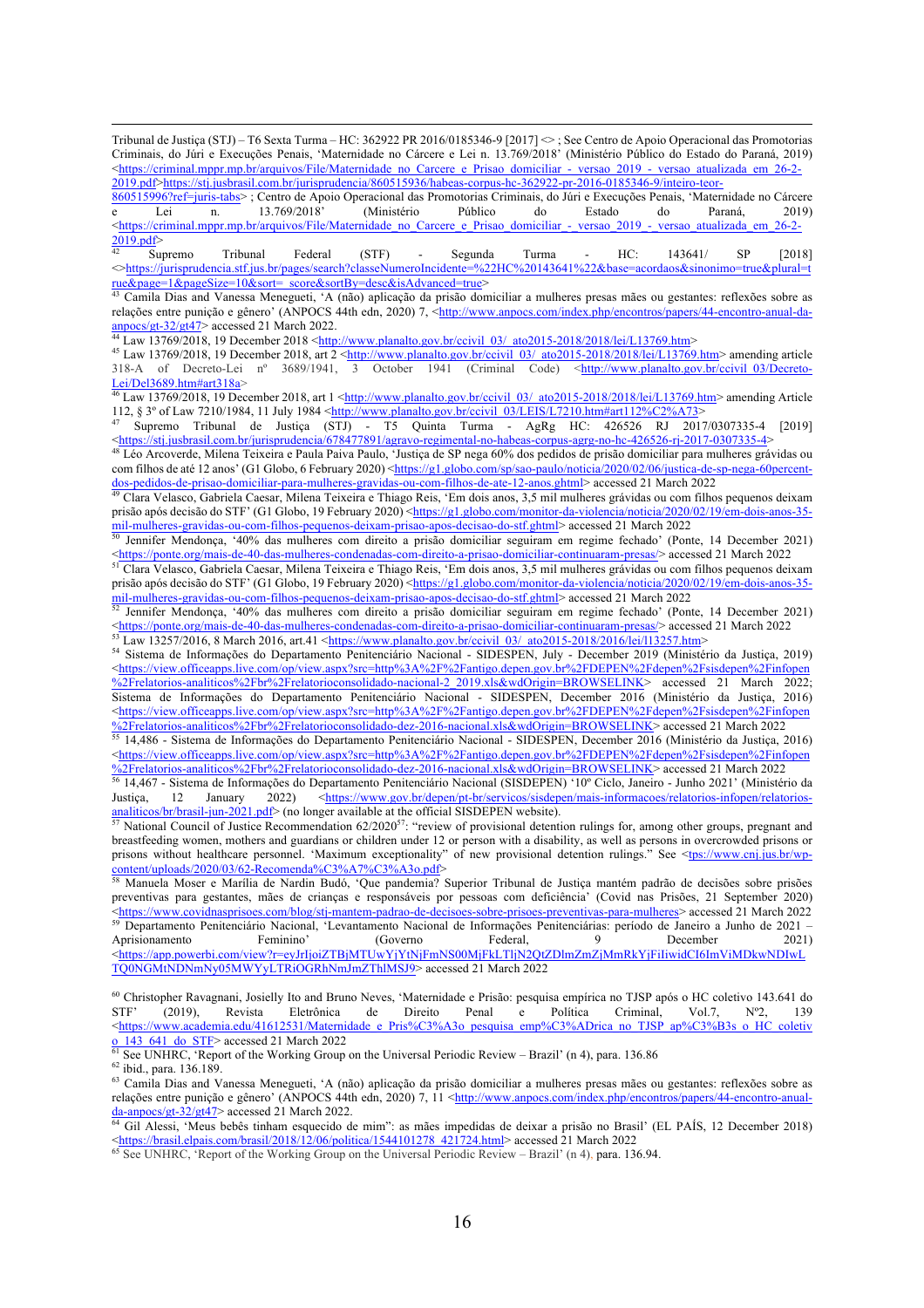<sup>68</sup> Instituto Terra Trabalho e Cidadania, 'MaternidadeSemPrisão: diagnóstico da aplicação do Marco Legal da Primeira Infância para o desencarceramento de mulheres' (Instituto Terra, Trabalho e Cidadania. – São Paulo: ITTC, 2019), 13 <https://ittc.org.br/wpcontent/uploads/2019/10/maternidadesemprisao-aplicacao-marco-legal.pdf> accessed 21 March 2022<br>
<u><sup>69</sup> Gil Alexei (Mayo Likés Ail)</u>

<sup>69</sup> Gil Alessi, 'Meus bebês tinham esquecido de mim": as mães impedidas de deixar a prisão no Brasil' (EL PAÍS, 12 December 2018) Shttps://brasil.elpais.com/brasil/2018/12/06/politica/1544101278\_421724.html> accessed 21 March 2022

<sup>70</sup> Instituto Terra Trabalho e Cidadania, 'MaternidadeSemPrisão: diagnóstico da aplicação do Marco Legal da Primeira Infância para o desencarceramento de mulheres' (Instituto Terra, Trabalho e Cidadania. – São Paulo: ITTC, 2019), 18 <https://ittc.org.br/wpcontent/uploads/2019/10/maternidadesemprisao-aplicacao-marco-legal.pdf> accessed 21 March 2022

<sup>71</sup> UNGA, 'United Nations Rules for the Treatment of Women Prisoners and Non-custodial Measures for Women Offenders (the Bangkok Rules)' (16 March 2011) Un Doc A/RES/65/229, p.46-47

 $72$  Amanda Audi and others, 'Juízes ignoram a lei e mantêm mais de 3 mil mães na cadeia longe dos filhos durante a pandemia' (The Intercept Brasil, 9 May 2020) <https://theintercept.com/2020/05/09/juizes-ignoram-lei-maes-presas-pandemia/> accessed 21 March 2022 <sup>73</sup> See UNHRC, 'Report of the Working Group on the Universal Periodic Review – Brazil' (n 4), para. 136.90

<sup>74</sup> ibid., para. 136.196.

<sup>75</sup> Amanda Audi and others, 'Juízes ignoram a lei e mantêm mais de 3 mil mães na cadeia longe dos filhos durante a pandemia' (The Intercept Brasil, 9 May 2020) <https://theintercept.com/2020/05/09/juizes-ignoram-lei-maes-presas-pandemia/> accessed 21 March 2022

<sup>76</sup> Instituto Terra Trabalho e Cidadania, 'MaternidadeSemPrisão: diagnóstico da aplicação do Marco Legal da Primeira Infância para o desencarceramento de mulheres' (Instituto Terra, Trabalho e Cidadania. – São Paulo: ITTC, 2019), 14 <https://ittc.org.br/wpcontent/uploads/2019/10/maternidadesemprisao-aplicacao-marco-legal.pdf>

<sup>77</sup> Camila Boehm, 'Mulheres presas enfrentam obstáculos para exercer maternidade em SP' (Agência Brasil, 6 February 2020) <https://agenciabrasil.ebc.com.br/geral/noticia/2020-02/mulheres-presas-enfrentam-obstaculos-para-exercer-maternidade-em-sp> accessed 21 March 2022

<sup>78</sup> See UNHRC, 'Report of the Working Group on the Universal Periodic Review – Brazil' (n 4), para. 136.36

<sup>79</sup> ibid, para. 136.90

<sup>80</sup> ibid, para. 136.82

<sup>81</sup> ibid, paras. 136.82, 136.81, 136.75, 136.92, 136.95 and 136.84, respectively.

<sup>82</sup> ibid., para. 136.76.

<sup>83</sup> ibid., para. 136.77.

<sup>84</sup> Mariana Paganote Dornellas, 'Gestantes e puérperas presas após a Lei da Primeira Infância: uma análise de casos' (2021) Revista Eletrônica Direito e Sociedade, Canoas, v. 9, n. 1, pp.251-268, 254 <http://dx.doi.org/10.18316/redes.v9i1.5561> accessed 21 March 2022

85 Mecanismo Estadual de Prevenção e Combate à Tortura do Rio de Janeiro, 'Mulheres, Meninas e Privação de Liberdade no Rio de Janeiro' (ALERJ, 2016), 40 <https://www.cressrj.org.br/wp-content/uploads/2016/03/Mulheres.pdf> accesed 21 March 2022

<sup>86</sup> Portaria Interministerial nº 210, 16 January 2014 (Ministry of Justice, 2014), see <https://dspace.mj.gov.br/bitstream/1/361/1/PRI\_GM\_2014\_210.pdf> and

Decreto nº 9871/2919, 27 June 2019 <http://www.planalto.gov.br/ccivil\_03/\_ato2019-2022/2019/decreto/D9871.htm>

<sup>87</sup> Departamento Penitenciário Nacional, 'Relatório de Avaliação: 2020' (Ministério da Justiça e Segurança Pública - Controladoria-Geral da União, 2020), 52-56 <https://www.covidnasprisoes.com/blog/relatorio-de-avaliacao-departamento-penitenciario-nacional-2020>

<sup>88</sup> Departamento Penitenciário Nacional, 'Relatório de Avaliação: 2020' (Ministério da Justiça e Segurança Pública - Controladoria-Geral da União, 2020), 56 <https://www.covidnasprisoes.com/blog/relatorio-de-avaliacao-departamento-penitenciario-nacional-2020>

<sup>9</sup> See UNHRC, 'Report of the Working Group on the Universal Periodic Review – Brazil' (n 4), para. 136.93

<sup>90</sup> Sistema de Informações do Departamento Penitenciário Nacional - SIDESPEN, December 2016 (Ministério da Justiça, 2016) <https://view.officeapps.live.com/op/view.aspx?src=http%3A%2F%2Fantigo.depen.gov.br%2FDEPEN%2Fdepen%2Fsisdepen%2Finfopen %2Frelatorios-analiticos%2Fbr%2Frelatorioconsolidado-dez-2016-nacional.xls&wdOrigin=BROWSELINK> accessed 21 March 2022; Sistema de Informações do Departamento Penitenciário Nacional - SIDESPEN, July - December 2019 (Ministério da Justiça, 2019) <https://view.officeapps.live.com/op/view.aspx?src=http%3A%2F%2Fantigo.depen.gov.br%2FDEPEN%2Fdepen%2Fsisdepen%2Finfopen %2Frelatorios-analiticos%2Fbr%2Frelatorioconsolidado-nacional-2\_2019.xls&wdOrigin=BROWSELINK> accessed 21 March 2022

 $92$  Mariana Paganote Dornellas, 'Gestantes e puérperas presas após a Lei da Primeira Infância: uma análise de casos' (2021) Revista Eletrônica Direito e Sociedade, Canoas, v. 9, n. 1, pp.251-268, 255-256 < $\frac{http://dx.doi.org/10.18316/redes.v9i1.5561>$  accessed 21 March 2022<br><sup>93</sup> ibid, 254

<sup>93</sup> ibid, 254 94 Maria do Carmo Leal and others, 'Nascer na prisão: gestação e parto atrás das grades no Brasil' (2016) Ciência & Saúde Coletiva, 21(7):2061-2070, 2064 <https://www.scielo.br/j/csc/a/PpqmzBJWf5KMTfzT37nt5Bk/?format=pdf&lang=pt>

<sup>95</sup> Khesia Matos, Susanne Silva and Emanuela Nascimento, 'Filhos do cárcere: representações sociais de mulheres sobre parir na prisão' (2019) Interface - Comunicação, Saúde, Educação, 23(7), e180028, 8 <https://www.researchgate.net/publication/334280181\_Filhos\_do\_carcere\_representacoes\_sociais\_de\_mulheres\_sobre\_parir\_na\_prisao>

<sup>96</sup> Mecanismo Estadual de Prevenção e Combate à Tortura do Rio de Janeiro, 'Mulheres, Meninas e Privação de Liberdade no Rio de Janeiro' (ALERJ, 2016), 69 <https://www.cressrj.org.br/wp-content/uploads/2016/03/Mulheres.pdf> accesed 21 March 2022

<sup>97</sup> Luiza Souto, 'Presas dão à luz algemadas; relatório cita laqueadura sem permissão' (Portal Geledés, 28 October 2021) <https://www.geledes.org.br/presas-dao-a-luz-algemadas-relatorio-cita-laqueadura-sem-permissao/> accessed 21 March 2022

<sup>98</sup> Mariana Paganote Dornellas, 'Gestantes e puérperas presas após a Lei da Primeira Infância: uma análise de casos' (2021) Revista Eletrônica Direito e Sociedade, Canoas, v. 9, n. 1, pp.251-268, 259 <http://dx.doi.org/10.18316/redes.v9i1.5561> accessed 21 March 2022

<sup>99</sup> See UNHRC, 'Report of the Working Group on the Universal Periodic Review – Brazil' (n 4), para. 136.158

<sup>100</sup> ibid., para. 136.159

<sup>101</sup> ibid., para. 136.162

<sup>102</sup> ibid., para. 136.157

<sup>66</sup> UNGA, 'United Nations Rules for the Treatment of Women Prisoners and Non-custodial Measures for Women Offenders (the Bangkok Rules)' (16 March 2011) Un Doc A/RES/65/229, p. 45

<sup>67</sup> Camila Dias and Vanessa Menegueti, 'A (não) aplicação da prisão domiciliar a mulheres presas mães ou gestantes: reflexões sobre as relações entre punição e gênero' (ANPOCS 44th edn, 2020) 7, 11 <http://www.anpocs.com/index.php/encontros/papers/44-encontro-anual $da\text{-anpocs/gt-32/gt47}$  accessed 21 March 2022<sup>67</sup>

<sup>91</sup> Mecanismo Estadual de Prevenção e Combate à Tortura do Rio de Janeiro, 'Mulheres, Meninas e Privação de Liberdade no Rio de Janeiro' (ALERJ, 2016), 69 <https://www.cressrj.org.br/wp-content/uploads/2016/03/Mulheres.pdf> accesed 21 March 2022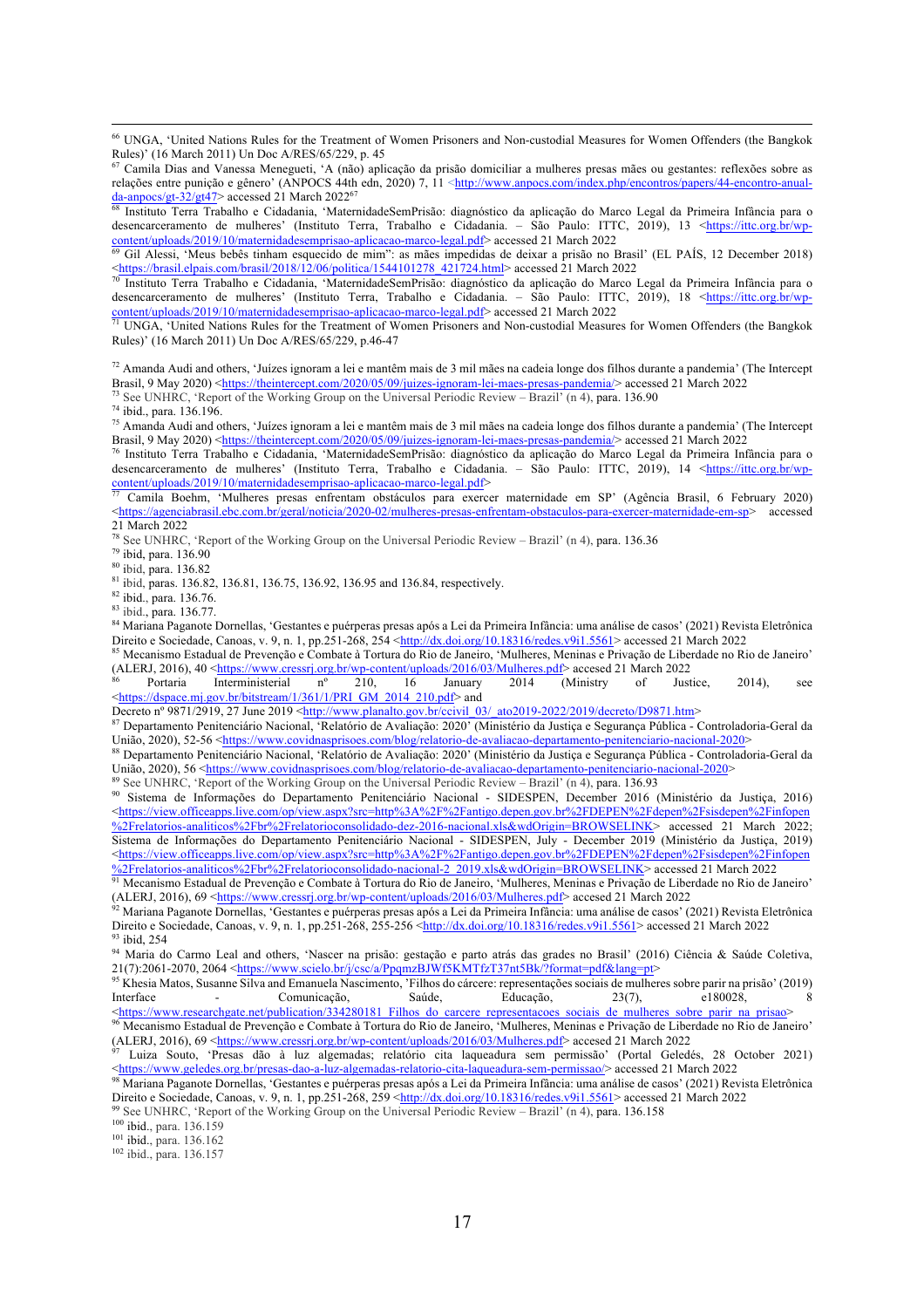<sup>103</sup> Betina Warmling Barros, 'O sistema prisional em 2020-2021: entre a Covid-19, o atraso na vacinação e a continuidade dos problemas estruturais' (Anuário Brasileiro de Segurança Pública, 2021), 207 <https://forumseguranca.org.br/wp-content/uploads/2021/07/11-o-sistemaprisional-em-2020-2021-entre-a-covid-19-o-atraso-na-vacinacao-e-a-continuidade-dos-problemas-estruturais.pdf>

<sup>104</sup> ibid., 209.

<sup>105</sup> Flávio Costa, 'Coronavírus: MP investiga se morte de preso no Rio foi subnotificada' (UOL, 26 March 2020) <https://noticias.uol.com.br/cotidiano/ultimas-noticias/2020/03/26/coronavirus-mp-pede-esclarecimentos-sobre-morte-de-preso-no-rio.htm> accessed 21 March 2022

Portaria Conjunta, nº1, 30 March 2020 (Conselho Nacional de Justiça, 31 March 2020), see <https://www.cnj.jus.br/wp- $\frac{1}{107}$  Estis 2020/03/SEI-CNJ-0857532-Portaria.pdf-2.pdf>

<sup>107</sup> Fabio Mallart and others, 'Brazil's prisons: Covid-19 massacre imminent' (Latin American Bureau, April 6 2020) <https://lab.org.uk/brazils-prisons-covid-19-massacre-imminent/> accessed 21 March 2022

<sup>108</sup> Clara Assunção, 'Com quase 887 mil presos, Brasil desconhece extensão da covid-19 nas prisões' (Brasil de Fato, 14 October 2020) < https://www.brasildefato.com.br/2020/10/14/com-quase-887-mil-presos-brasil-desconhece-extensao-da-covid-19-nas-prisoes> accessed 21 March 2022

<sup>109</sup> Arthur Stabile and Josmar Jozino, 'Preso morre de coronavírus antes de Justiça julgar seu pedido de liberdade' (Ponte, 22 Apri 2020) <https://ponte.org/preso-morre-de-coronavirus-antes-de-justica-julgar-seu-pedido-de-liberdade/> accessed 21 March 2022

<sup>110</sup> Josmar Jozino, 'Apenas 0,09% dos presos no Brasil fizeram teste da Covid-19' (Ponte, 1 May 2020) <https://ponte.org/apenas-009-dospresos-no-brasil-fizeram-teste-da-covid-19/> accessed 21 March 2022

 $111$  ibid.

<sup>112</sup> Andrea DiP, 'Gestantes e mães com bebés enfrentam pandemia dentro das prisões' (A Pública, 10 May 2020) < https://apublica.org/2020/05/gestantes-e-maes-com-bebes-enfrentam-pandemia-dentro-das-prisoes-paulistas/> accessed 21 March 2022 <sup>113</sup> 'Pastoral Carcerária divulga relatos e denúncias sobre o sistema carcerário em tempos de pandemia'

(Pastoral Carcerária, 22 April 2020) <https://carceraria.org.br/combate-e-prevencao-a-tortura/pastoral-carceraria-divulga-relatos-edenuncias-sobre-o-sistema-carcerario-em-tempos-de-pandemia> accessed 21 March 2022

<sup>114</sup> 'Inmates in Brazil Prison Protest Suspension of Visits' (VOA News, 3 May 2020) <https://www.voanews.com/a/covid-19pandemic\_inmates-brazil-prison-protest-suspension-visits/6188623.html> accessed 21 March 2022

<sup>115</sup> Clara Assunção, 'Com quase 887 mil presos, Brasil desconhece extensão da covid-19 nas prisões' (Brasil de Fato, 14 October 2020) < https://www.brasildefato.com.br/2020/10/14/com-quase-887-mil-presos-brasil-desconhece-extensao-da-covid-19-nas-prisoes> accessed 21 March 2022

<sup>116</sup> Maria Takemoto and others, 'The tragedy of COVID-19 in Brazil: 124 maternal deaths and counting'

(2020) Int J Gynecol Obstet, Vol. 151, Issue 1: 154-156 <https://obgyn.onlinelibrary.wiley.com/doi/10.1002/ijgo.13300><br> $\frac{117}{117}$  Marcus Nakamura Barcia: 1:14 (W. 11.1)

<sup>117</sup> Marcus Nakamura-Pereira and others, 'Worldwide maternal deaths due to COVID-19: A brief review' (2020) Int J Gynecol Obstet, Vol. 151, Issue 1: 148-150 <https://obgyn.onlinelibrary.wiley.com/doi/10.1002/ijgo.13328>

<sup>118</sup> Carlos A. Scheler and others, 'Mortality in pregnancy and the postpartum period in women with severe acute respiratory distress syndrome related to COVID-19 in Brazil' (2020) Int J Gynecol Obstet. 2021; Vol. 155, Issue 3: 475– 482 <https://obgyn.onlinelibrary.wiley.com/doi/10.1002/ijgo.13804>

119 Judite Cypreste, 'Justiça mantém 19 grávidas e 13 lactantes presas no estado de SP apesar de recomendação do CNJ' (G1 Globo, 26 October 2020)  $\frac{\text{https://gl.globo.com/sp/sao-paulo/noticia/2020/10/26/justica-mantem-19-gravidas-e-13-lactantes-pressa-no-estado-de-sp-apesar-de-  
recomendaca-o-do-cnj ghtml> accessed 21 March 2022$ 

Lara Alves, 'Surto de coronavírus: 15 mulheres e 5 bebês estão infectados em prisão de MG' (O Tempo, 23 March 2021) <https://www.otempo.com.br/cidades/surto-de-coronavirus-15-mulheres-e-5-bebes-estao-infectados-em-prisao-de-mg-1.2463411> accessed 21 March 2022

<sup>121</sup> See UNHRC, 'Report of the Working Group on the Universal Periodic Review – Brazil' (n 4), para. 136.185

<sup>122</sup> ibid., para. 136.54.

123 ibid., para. 136.96.

<sup>124</sup> ibid., para. 136.201.

 $125$  Law 7210/1984, 11 July 1984, art.89 <https://www.planalto.gov.br/ccivil\_03/Leis/L7210.htm>

<sup>126</sup> Sistema de Informações do Departamento Penitenciário Nacional (SISDEPEN) '10° Ciclo, Janeiro - Junho 2021' (Ministério da Justiça, 12 January 2022) <https://www.gov.br/depen/pt-br/servicos/sisdepen/mais-informacoes/relatorios-infopen/relatorios-analiticos/br/brasil-jun-2021.pdf> (no longer available at the official SISDEPEN website).

<sup>127</sup> Departamento Penitenciário Nacional, 'Levantamento Nacional de Informações Penitenciárias: período de Janeiro a Junho de 2021 – Aprisionamento Feminino' (Governo Federal, 9 December 2021) <https://app.powerbi.com/view?r=eyJrIjoiZTBjMTUwYjYtNjFmNS00MjFkLTljN2QtZDlmZmZjMmRkYjFiIiwidCI6ImViMDkwNDIwL TQ0NGMtNDNmNy05MWYyLTRiOGRhNmJmZThlMSJ9> accessed 21 March 2022

<sup>128</sup> Sistema de Informações do Departamento Penitenciário Nacional (SISDEPEN) '10° Ciclo, Janeiro - Junho 2021' (Ministério da Justiça, 12 January 2022) <https://www.gov.br/depen/pt-br/servicos/sisdepen/mais-informacoes/relatorios-infopen/relatorios-analiticos/br/brasil-jun-2021.pdf> (no longer available at the official SISDEPEN website); Sistema de Informações do Departamento Penitenciário Nacional - SIDESPEN, December 2016 (Ministério da Justiça, 2016) <https://view.officeapps.live.com/op/view.aspx?src=http%3A%2F%2Fantigo.depen.gov.br%2FDEPEN%2Fdepen%2Fsisdepen%2Finfopen %2Frelatorios-analiticos%2Fbr%2Frelatorioconsolidado-dez-2016-nacional.xls&wdOrigin=BROWSELINK> accessed 21 March 2022 <sup>129</sup> Constitution of the Federative Republic of Brazil 1988, Article 5th, L <https://www.jusbrasil.com.br/topicos/10641516/artigo-5-daconstituicao-federal-de-1988>

 $130$  Law 7210/1984, 11 July 1984, art.83 §  $2^{\circ}$  <https://www.planalto.gov.br/ccivil\_03/Leis/L7210.htm>

131 Carolina Fioratti and Franciele Rodrigues, 'Como prisões limitam a amamentação dos filhos das detentas' (Nexo, 16 January 2022) <https://www.nexojornal.com.br/expresso/2022/01/16/Como-pris%C3%B5es-limitam-a-amamenta%C3%A7%C3%A3o-dos-filhos-dasdetentas> accessed 21 March 2022

<sup>132</sup> 'Portaria sobre grávidas e puérperas da Seap/PA é apresentada em evento nacional' (Agência Pará, 15 June 2021) <https://agenciapara.com.br/noticia/29080/> accessed 21 March 2022

<sup>133</sup> See UNHRC, 'Report of the Working Group on the Universal Periodic Review – Brazil' (n 4), para. 136.83; para. 136.80